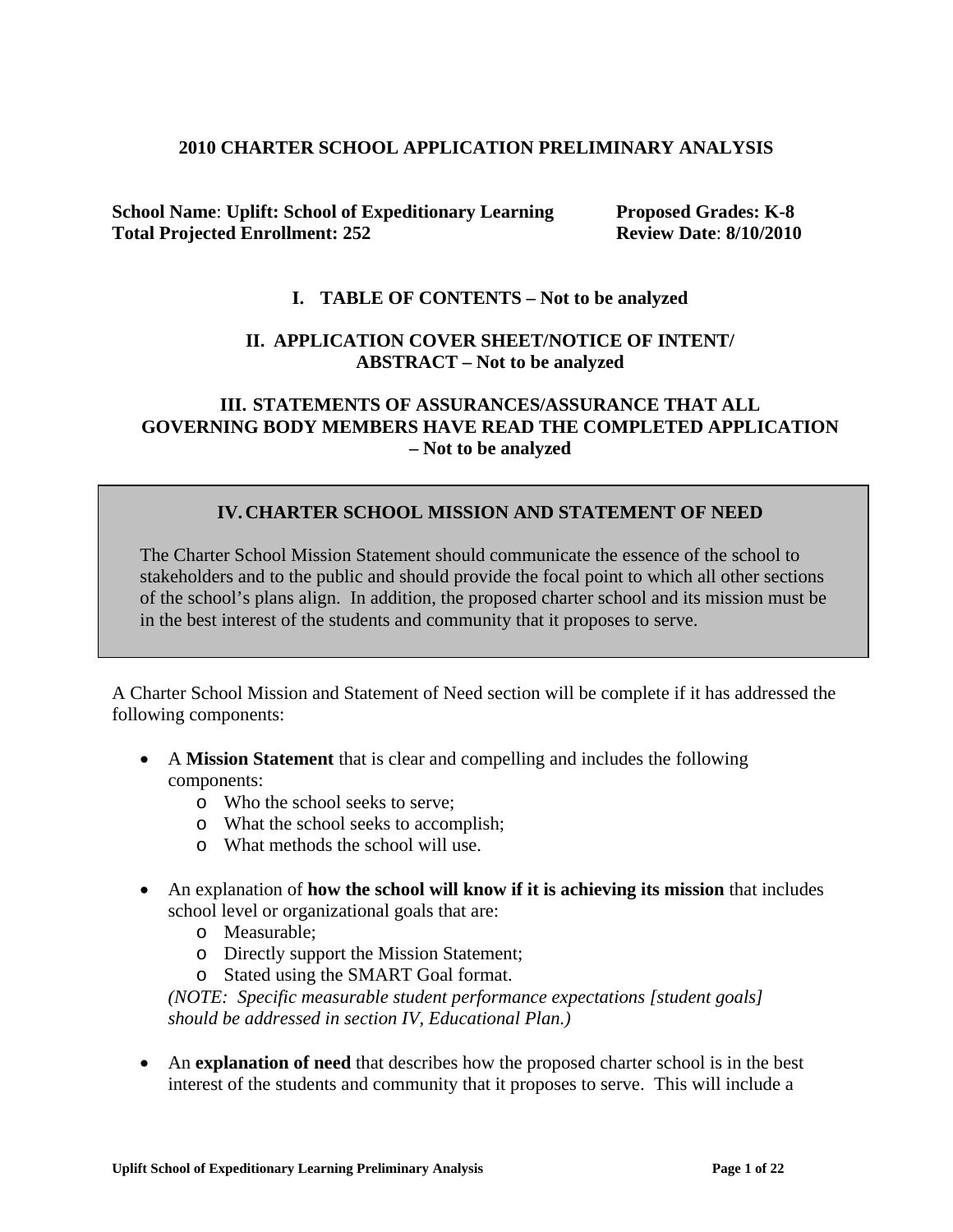demographic description of the student and community population within which the school will be located.

## **ANALYSIS: CHARTER SCHOOL MISSION AND STATEMENT OF NEED**

| Criteria Not Sufficiently Addressed, Concerns & Additional Questions                                                                                                                                                                                                                                                                                                                                                                                                                                                                                      | Reference |
|-----------------------------------------------------------------------------------------------------------------------------------------------------------------------------------------------------------------------------------------------------------------------------------------------------------------------------------------------------------------------------------------------------------------------------------------------------------------------------------------------------------------------------------------------------------|-----------|
| <b>Mission Statement</b><br>The mission statement for the School of Expeditionary Learning<br>(USEL) does not indicate who the school seeks to serve including<br>student grade levels.                                                                                                                                                                                                                                                                                                                                                                   | P 14      |
| <b>Achievement of Mission/Goals</b><br>The mission statement uses educational terms that are not defined here<br>or in other parts of the application (e.g., nurturing environment,<br>individual voice, etc.) and does not explain how these aspects of the<br>mission will be fulfilled.                                                                                                                                                                                                                                                                | P 14      |
| In regard to the second goal, the application does not give details about<br>the Implementation Review process of the Expeditionary Learning Core<br>Practices, or identify the criteria in the assessments.                                                                                                                                                                                                                                                                                                                                              | P 14      |
| In the third goal, the application does not state how the school will<br>measure parent involvement in the "Student-led Conferences" and<br>"Celebrations of Life."                                                                                                                                                                                                                                                                                                                                                                                       | P 14      |
| <b>Explanation of Need</b><br>The explanation of how the proposed charter school is in the best<br>interest of the community lacks information that would provide a<br>comprehensive picture of the educational experiences of the mostly<br>Native American students it anticipates serving. While information on<br>Gallup-McKinley County Schools is clearly presented, the application<br>does not mention educational options provided by—nor does it address<br>the results of—the BIA schools that serve those grade levels in the<br>Gallup area. | Pp. 14-17 |

# **CHARTER SCHOOL MISSION AND STATEMENT OF NEED SUMMARY**

Please summarize your analysis of the Mission and Statement of Need section of the school's application. Your summary should reflect your overall impression of the section as presented and discuss the most significant weaknesses of the section.

#### **Summary Analysis**

The mission statement for USEL is clearly focused on the expeditionary learning, with elaboration on what the school seeks to accomplish. USEL does not specify the grade levels the school seeks to serve in its mission statement: K-8.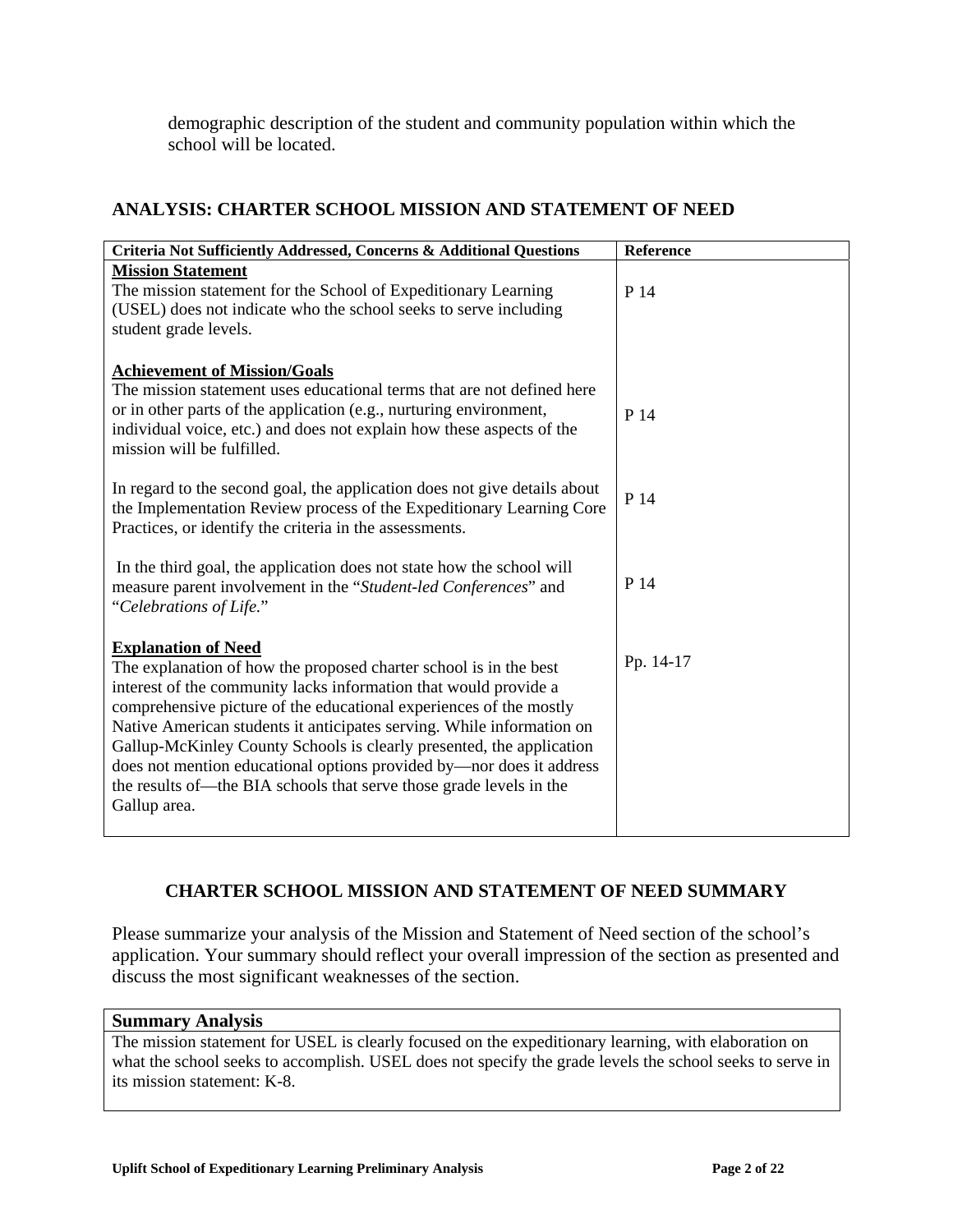The application does not explain how the school will know if it is achieving its mission, however, it does contain three organizational goals that are aligned to the mission, specific and with a target date of accomplishment by the final year of the charter's operational term.

Applicants provide an in depth description of the community demographics and student performance results at Gallup-McKinley County Public Schools (GMCS). USEL makes a strong argument for the need for improved educational alternatives in the community. More information on the results of BIA schools would have been helpful in providing a comprehensive picture of educational options in this community.

## **V. EDUCATIONAL PLAN**

The educational plan should describe who the school expects to serve; what the students will achieve; how they will achieve it; and how the school will evaluate performance. It should provide a clear picture of what a student who attends the school will experience in terms of educational climate, structure, materials, schedule, assessment and outcomes.

# **A. CURRICULUM FRAMEWORK**

The New Mexico Content Standards, Benchmarks and Performance Standards provide the content requirements and expectations for students in all public schools. The description of the curriculum should provide a sense not only of what the school will teach but also of how and why. (*NOTE: Refer to the Glossary of Terms Used in the Application, last two pages of this document, to assist in the analysis of this section.)*

A description of the Curriculum Framework will be complete if it has addressed the following components:

#### **1. Philosophy and Approach to Instruction:**

- A description of the educational philosophy and curricular approach of the proposed school.
- A description of why the particular educational philosophy and/or approach were selected.
- Documentation, research, and/or a rationale that supports the educational philosophy and curricular approach.
- An explanation of why the educational philosophy and/or approach is/are likely to result in improved educational performance of students.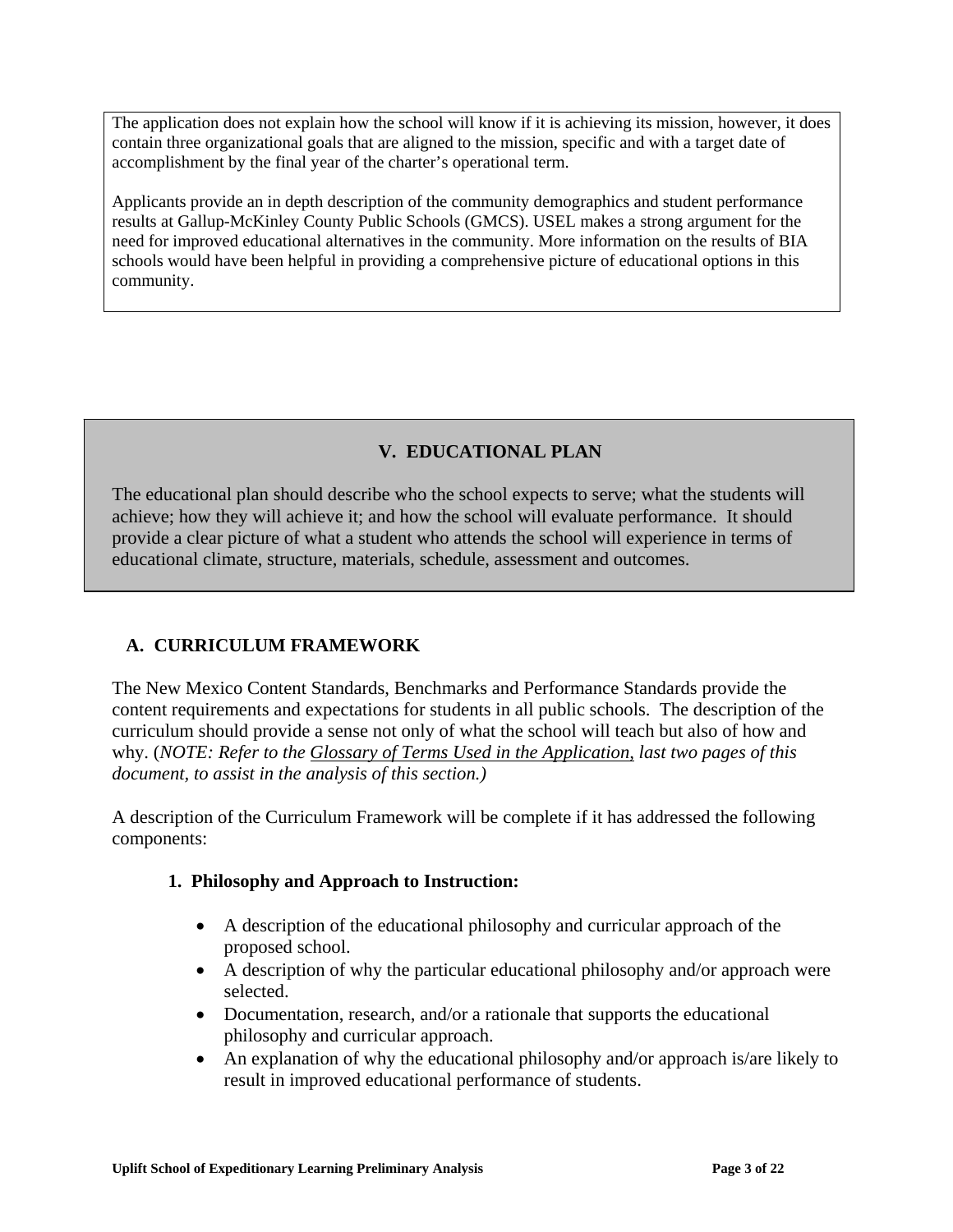• A description of how the educational philosophy and/or approach aligns with the school's mission and student needs.

## **2. Description of the Curriculum**

- **If the curriculum has already been selected/developed:** A detailed description of the curriculum that includes a scope and sequence.
- **If the curriculum has yet to be developed:** A description of the proposed curriculum and a specific plan for its development that will include a scope and sequence. The development plan should include a description of the process, a timeline, and resources (including staffing) to be utilized.

## **3. Alignment with NM Standards**

- A copy of the alignment document if it was completed, **OR**
- If the alignment has not been completed, a description of the process and a specific timeline to be used for aligning the curriculum with the New Mexico Standards.

## **4. Strategies and Methods:**

- A description of the strategies and methods to be used in delivering the curriculum.
- An explanation of how the curriculum will address students' needs and assist students in reaching the NM Standards. *(NOTE: Students with special needs, including students who require bilingual education, special education or are limited English proficient, should be addressed in Subsection D: Special Populations)*
- A descriptive example of the curricular strategies and methods in action in the classroom.
- A description of professional development that may be necessary for implementation of the strategies and methods to be used in delivering the curriculum.

## **ANALYSIS: EDUCATIONAL PHILOSOPHY AND APPROACH TO INSTRUCTION**

| Criteria Not Sufficiently Addressed, Concerns & Additional Questions     | Reference |
|--------------------------------------------------------------------------|-----------|
| <b>Philosophy and Approach to Instruction</b>                            |           |
| While this section suggests that research supports the educational       | $P 20-22$ |
| model, the specific conclusions stated are not all clearly tied to a     |           |
| particular study and/or these studies are not consistently cited in this |           |
| section.                                                                 |           |
|                                                                          |           |
| <b>Description of the Curriculum</b>                                     |           |
| Applicants provide reasonable detail on how the curriculum for the four  | P 23      |
| annual learning expeditions will be developed, but do not clarify the    |           |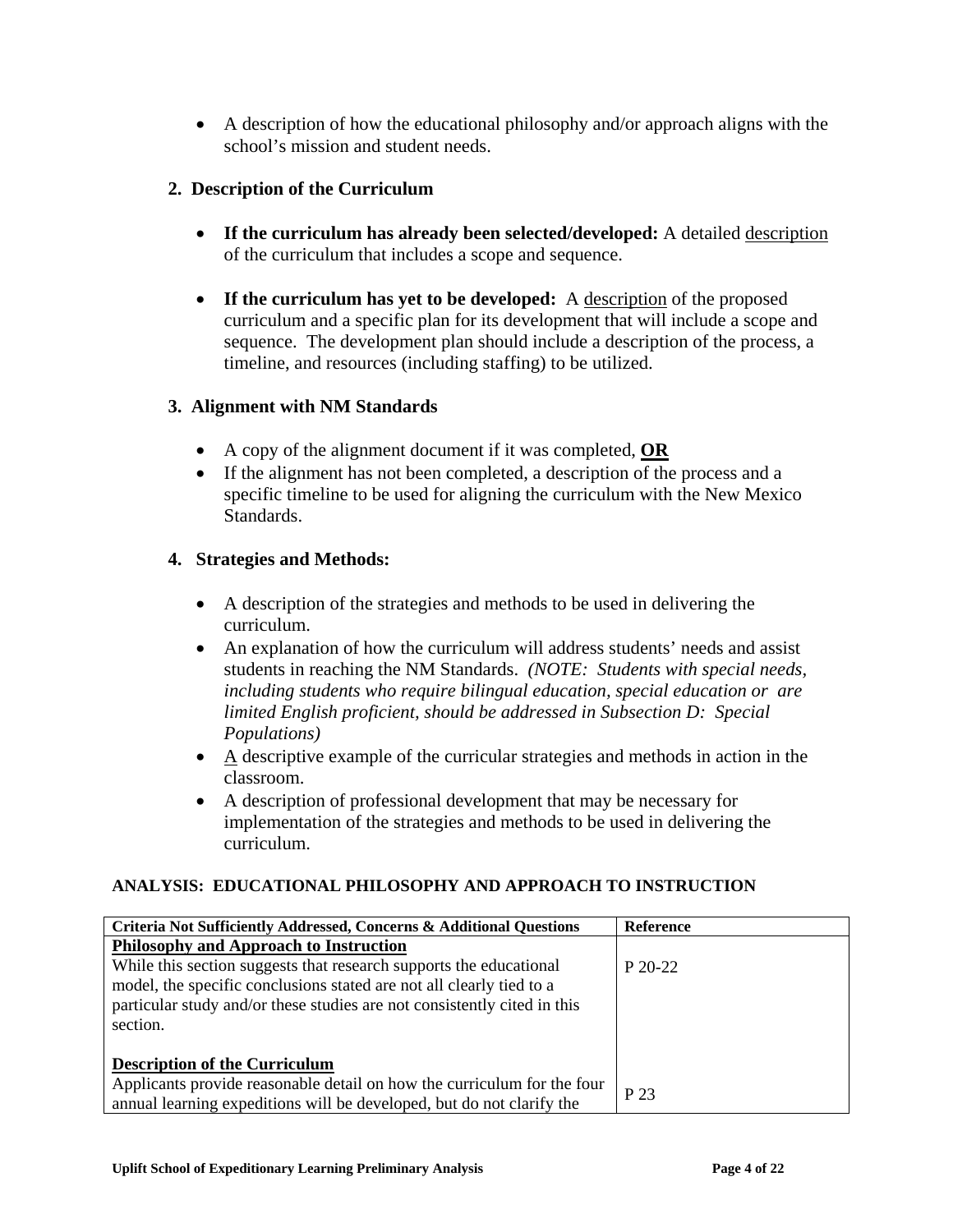| duration of the expeditions.                                                                                                                                                                                                                                                                                                                                                                                                                               |                  |
|------------------------------------------------------------------------------------------------------------------------------------------------------------------------------------------------------------------------------------------------------------------------------------------------------------------------------------------------------------------------------------------------------------------------------------------------------------|------------------|
| On page 40, it states that the school will provide an "integrated and<br>comprehensive math curriculum and language arts (reading) program."<br>Page 46 indicates that along with homeroom, Reading and Math will be<br>implemented as separate from the learning expeditions. However, the<br>application provides very little information regarding the curriculum,<br>the curricular approach and how these programs fit into the overall<br>framework. | Pp. 40 & 46      |
| While the school day schedule includes time specifically dedicated to<br>Art/Music/PE, the application does not provide a plan for development<br>or purchase of the Art/Music/PE curriculum.                                                                                                                                                                                                                                                              | schedule on P 46 |
| <b>Alignment with NM Standards</b><br>The application is incomplete in describing the process of curriculum<br>alignment—as defined in the 2010 NM Charter School Application<br>glossary. I t does not elaborate on who will be responsible for what<br>action steps or suggest what the final alignment document will contain.                                                                                                                           |                  |
| It is unclear what " <i>analysis</i> " has occurred in the "example <i>standards</i> "<br><i>analysis</i> " on pages 29-39 as these appear to be the list of standards by<br>subject and grade level.                                                                                                                                                                                                                                                      | Pp. 29-39        |
| <b>Strategies and Methods</b><br>The application makes reference to some strategies and methods that<br>are not clearly defined. For example, the distinction and specific use for<br>"investigations, learning experiences and daily lesson plans" on page<br>41 is not provided.                                                                                                                                                                         | P 41             |
| The list of " <i>active pedagogy strategies</i> " on page 42 (Science Talks,<br>Gallery Walks, Tableaus, etc.) are not defined.                                                                                                                                                                                                                                                                                                                            | P 42             |

# **B. EDUCATIONAL PROGRAM**

The educational program should support the school's educational plan. A description of the educational program will be complete if it has addressed the following components:

# **1. Length of School Day and School Year:**

- The proposed length of the school day, including the number of instructional hours;
- The proposed length of the school year, including number of days and total number of instructional hours;
- A description of how the proposed length of the school day and school year support the Educational Plan.

# **2. Grade Levels, Class Size and Projected Enrollment:**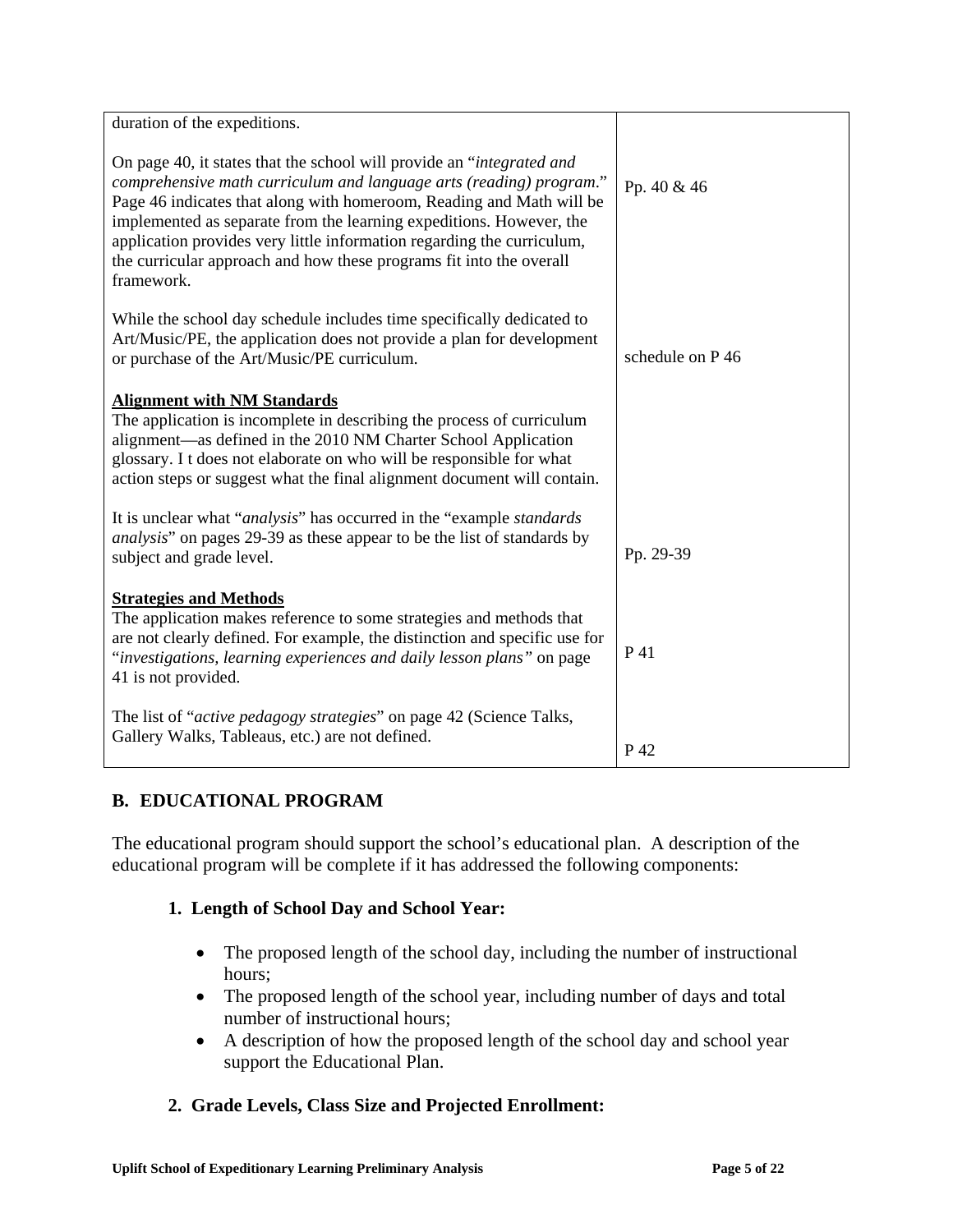- The grade levels the charter school proposes to serve;
- If a phase-in of grade levels is proposed, a plan for the phase-in by year and grade levels and a rationale for the phase-in plan;
- The total projected student enrollment (at full enrollment for the school).
- Projected class size.

## **3. Graduation Requirements (if applicable):**

- The school's proposed credits and requirements for graduation.
- A description of how any proposed requirements that differ from the New Mexico Graduation Requirements [22-13-1.1.] support the school's educational plan.

## **ANALYSIS: EDUCATIONAL PROGRAM**

| Criteria Not Sufficiently Addressed, Concerns & Additional Questions                                                                                                                                                                                                                                        | <b>Reference</b> |
|-------------------------------------------------------------------------------------------------------------------------------------------------------------------------------------------------------------------------------------------------------------------------------------------------------------|------------------|
| <b>Length of School Day and School Year</b><br>Grade Levels, Class Size and Projected Enrollment<br>The numbers provided on page 46 are confusing when you move from<br>Year 2 to Year 3. It is unclear how adding one additional class of 19<br>students moves the school from having 168 to 196 students. | P 46             |
| <b>Graduation Requirements (if applicable)</b><br>Not Applicable.                                                                                                                                                                                                                                           |                  |

## **C. STUDENT PERFORMANCE EXPECTATIONS**

Student academic performance is central to a school's existence. Student performance expectations must be aligned with the mission and the educational plan.

The Student Performance Expectations subsection will be complete if it has provided the following:

- Student-centered goals that are SMART:
	- o **S**pecific;
	- o **M**easurable;
	- o **A**mbitious and **A**ttainable
	- o **R**eflective of the school's mission;
	- o **T**ime-Specific with Target Dates
- Student-centered goals that are aligned with the school's mission and the educational plan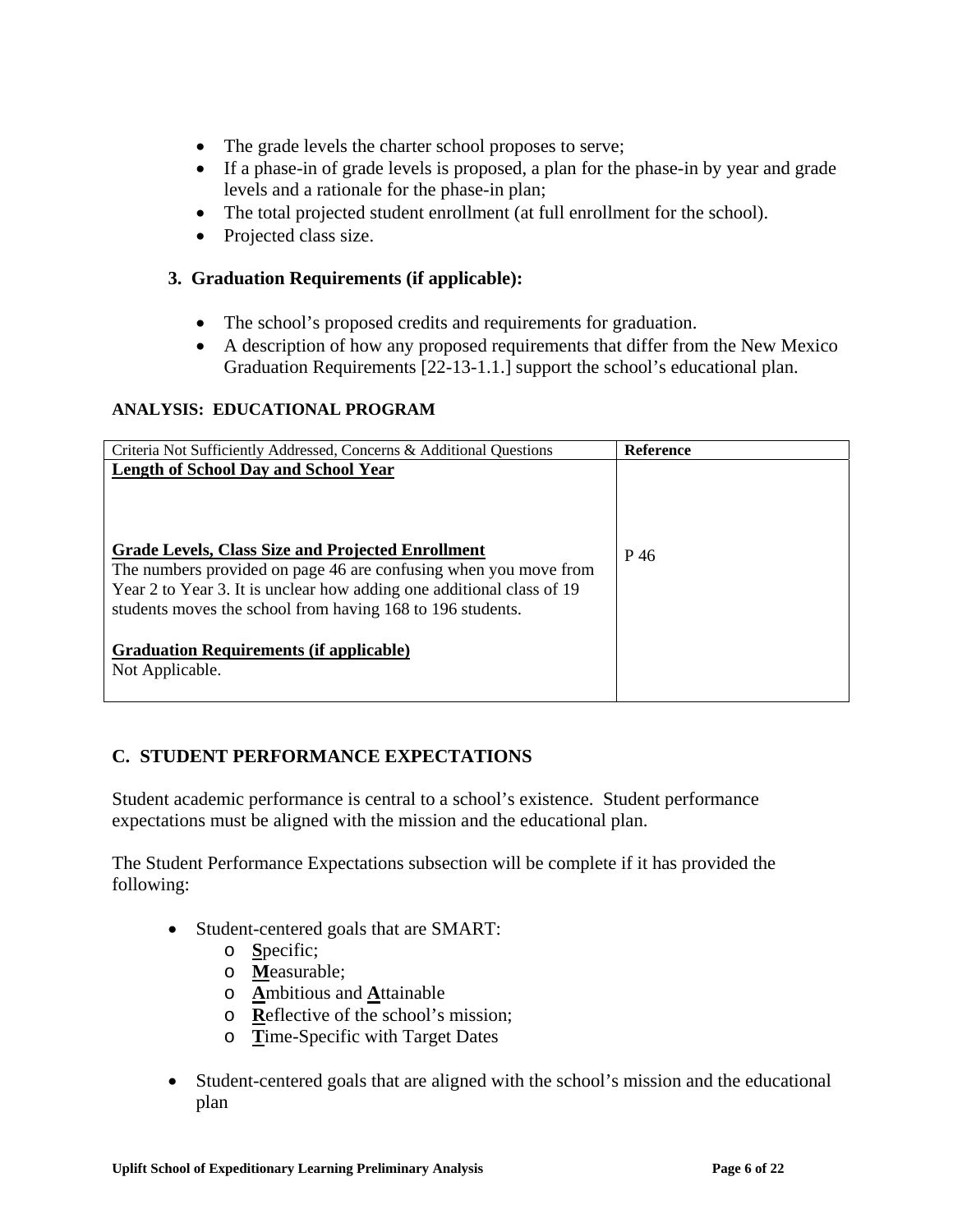#### **ANALYSIS: STUDENT PERFORMANCE EXPECTATIONS**

| Reference |
|-----------|
|           |
| P 47      |
| P 47      |
|           |
|           |

## **D. PLAN FOR EVALUATING STUDENT PERFORMANCE**

A Plan for Evaluating Student Performance will be complete if it addresses the following components:

- the types of assessments that will be used to measure student progress toward achievement of the NM Standards and the school's student performance expectations;
- the timeline for achievement of the NM Standards and/or the school's student performance expectations;
- the procedures for taking corrective action in the event that student performance falls below the NM Standards and/or the school's student performance expectations;
- remediation for students not achieving standards, including a timeline for implementation of the remediation plan;
- assessments that might be considered in addition to the statewide-mandated testing;
- documentation and reporting of student data to students and parents.

## **ANALYSIS: PLAN FOR EVALUATING STUDENT PERFORMANCE**

| <b>Criteria Not Sufficiently Addressed, Concerns &amp; Additional Questions</b> | <b>Reference</b> |
|---------------------------------------------------------------------------------|------------------|
| <b>Types of Assessments</b>                                                     |                  |
| The application does not explain how Measure of Academic Progress               | P 50             |
| (MAP)—the selected short-cycle assessments—fit into the over-all                |                  |
| assessment plan.                                                                |                  |
|                                                                                 |                  |
| <b>Timeline for Achievement</b>                                                 |                  |
| No timeline for achievement of NM Standards or the school's                     |                  |
| performance expectations is presented here.                                     |                  |
|                                                                                 |                  |
|                                                                                 |                  |
| <b>Corrective Action</b>                                                        |                  |
|                                                                                 |                  |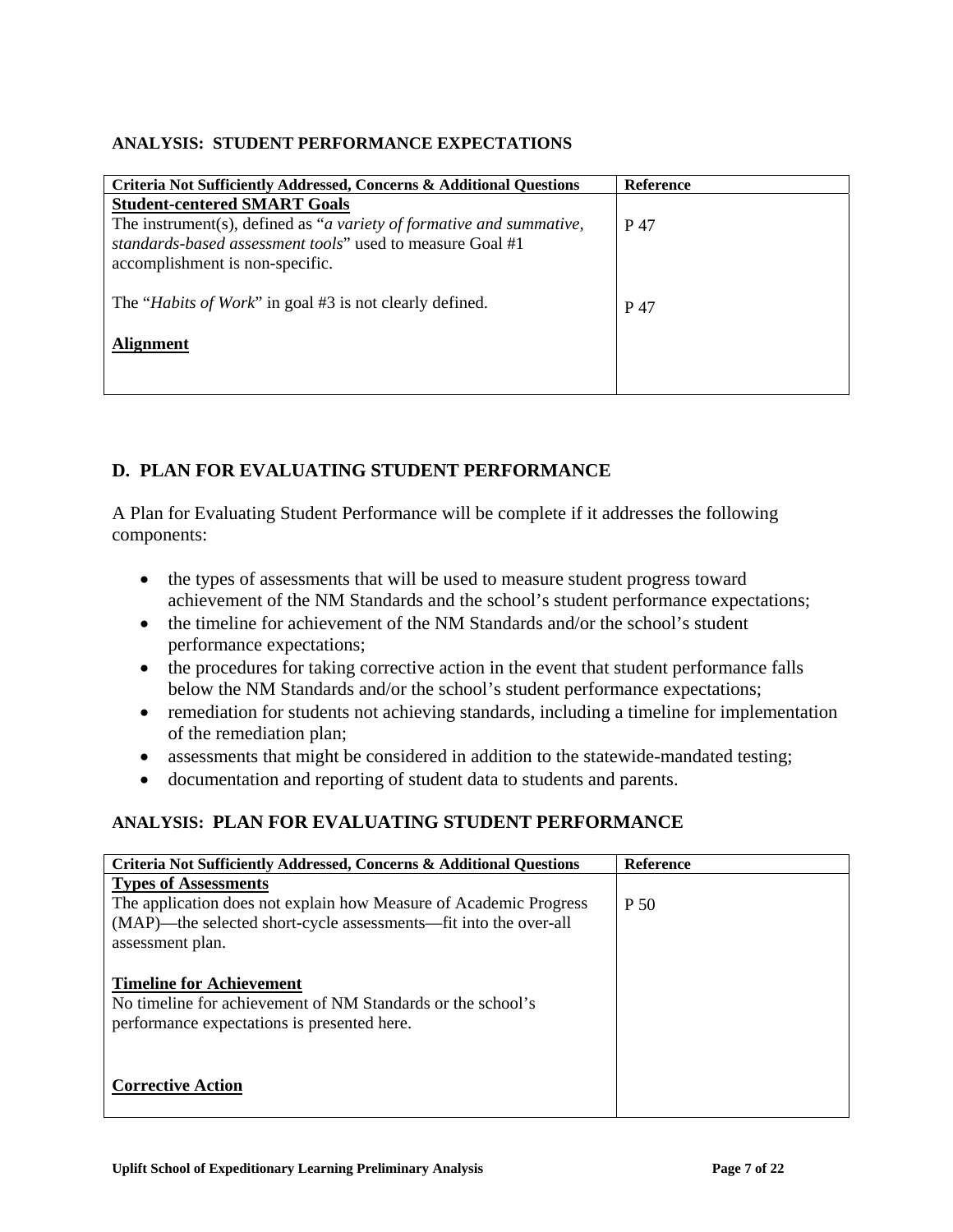| <b>Remediation</b><br>Much of the response to this prompt is a direct quote from a PED<br>publication that defines the SAT process. The application fails to<br>describe how this process would be managed at this particular school.<br><b>Additional Assessments</b> | Pp. 49-50 |
|------------------------------------------------------------------------------------------------------------------------------------------------------------------------------------------------------------------------------------------------------------------------|-----------|
| <b>Documentation and Reporting</b><br>The application does not elaborate on how the student led conferences<br>will be structured, how this aligns with the mission goal, what the<br>expectation for parent involvement entails (are they just an audience?).         | P 51      |
| Meaningful detail on the "Celebrations of Learning," "passage"<br><i>process</i> " and " <i>Habits of Work</i> " (all mentioned in this section) is not<br>provided.                                                                                                   | P 51      |

# **E. SPECIAL POPULATIONS**

A Special Populations subsection will be complete if it has addressed the following components:

- Suggested modifications to the proposed educational program to meet individual student needs, such as bilingual, limited English proficient, and special education;
- An outline of a special education plan *(the final plan of which must be completed and submitted to the charter authorizer by the end of the planning year)* that demonstrates understanding of state and federal special education requirements including the fundamental obligation to provide a free, appropriate education to students identified with disabilities;
- How the charter school will provide access to ancillary services for these special populations, when necessary.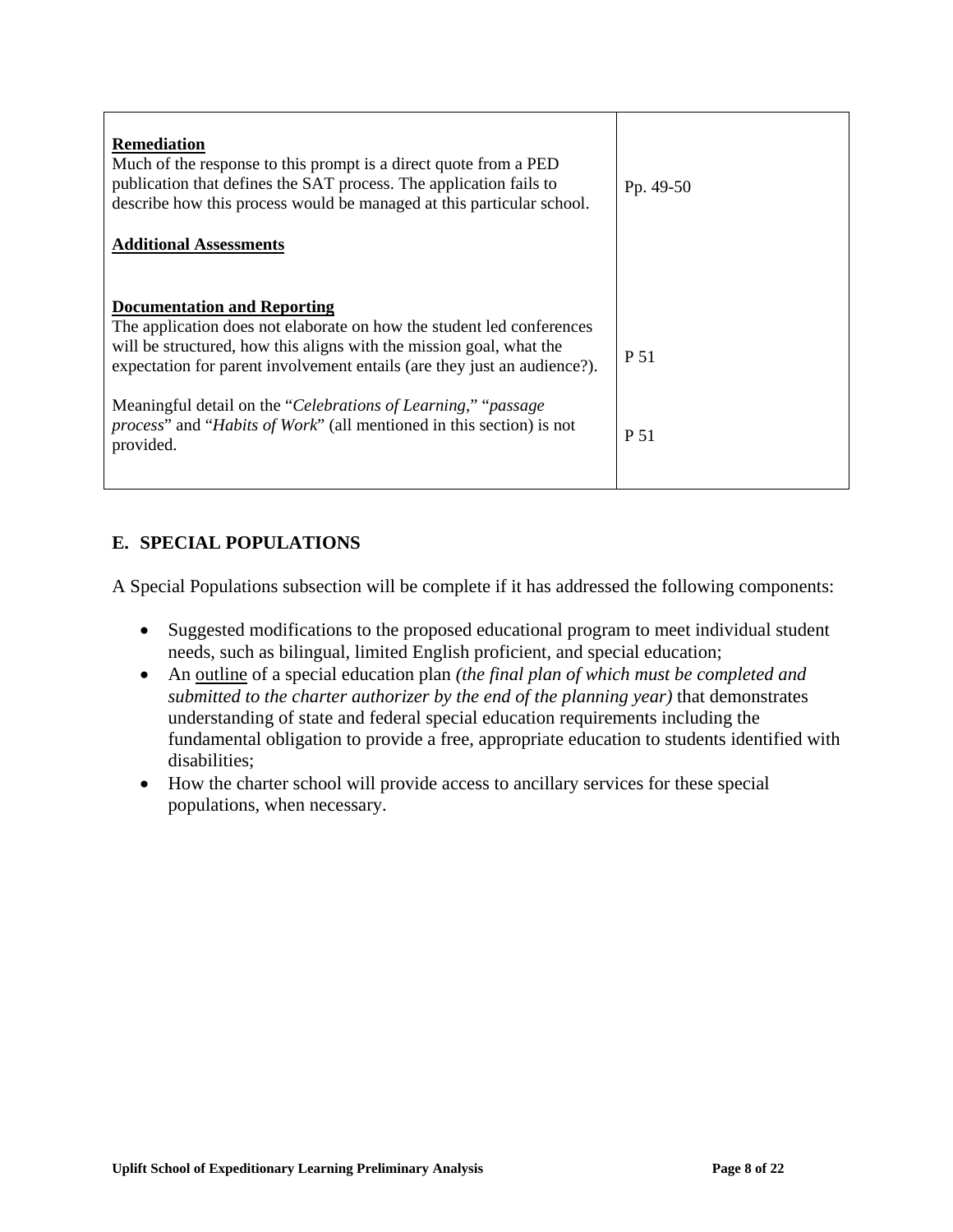| <b>Modifications to meet Individual Student Needs</b><br>The types of modifications that would be employed to meet individual<br>Pp. 53-54<br>student's needs are underdeveloped.<br><b>Outline of Special Education Plan</b><br>The outline of the plan for special education lacks significant detail to<br>understand how the plan will be implemented at the school.<br>Though it lists state and federal requirements, the application does not<br>present information to demonstrate an understanding that it must<br>comply with them.<br>P 54<br>Plans to have the Curriculum and Special Education Team Leader as the<br>SAT ccordinator is in conflict with PED's SAT Guide which clearly<br>states that the SAT is not part of the school's special education process,<br>but rather part of the responsibility of regular education. Page 54 of the<br>Guide also states that "A special education professional may serve on<br>the SAT, but must not serve as the SAT Chairperson or Supervisor.<br>A suggestion of a potential relationship with Gallup-McKinley Schools<br>Pp. 53-54<br>to "carry out a plan for special education" is made, but the application<br>does not provide evidence that the school understands its responsibility<br>as an LEA for delivering services to special education students.<br><b>Access to Ancillary Services</b><br>P 54<br>While the application states that the school "may" contract with<br>providers of ESL services, counseling services and health services, it | Criteria Not Sufficiently Addressed, Concerns & Additional Questions | Reference |
|------------------------------------------------------------------------------------------------------------------------------------------------------------------------------------------------------------------------------------------------------------------------------------------------------------------------------------------------------------------------------------------------------------------------------------------------------------------------------------------------------------------------------------------------------------------------------------------------------------------------------------------------------------------------------------------------------------------------------------------------------------------------------------------------------------------------------------------------------------------------------------------------------------------------------------------------------------------------------------------------------------------------------------------------------------------------------------------------------------------------------------------------------------------------------------------------------------------------------------------------------------------------------------------------------------------------------------------------------------------------------------------------------------------------------------------------------------------------------------------------------------------------------|----------------------------------------------------------------------|-----------|
|                                                                                                                                                                                                                                                                                                                                                                                                                                                                                                                                                                                                                                                                                                                                                                                                                                                                                                                                                                                                                                                                                                                                                                                                                                                                                                                                                                                                                                                                                                                              |                                                                      |           |
|                                                                                                                                                                                                                                                                                                                                                                                                                                                                                                                                                                                                                                                                                                                                                                                                                                                                                                                                                                                                                                                                                                                                                                                                                                                                                                                                                                                                                                                                                                                              |                                                                      |           |
|                                                                                                                                                                                                                                                                                                                                                                                                                                                                                                                                                                                                                                                                                                                                                                                                                                                                                                                                                                                                                                                                                                                                                                                                                                                                                                                                                                                                                                                                                                                              |                                                                      |           |
|                                                                                                                                                                                                                                                                                                                                                                                                                                                                                                                                                                                                                                                                                                                                                                                                                                                                                                                                                                                                                                                                                                                                                                                                                                                                                                                                                                                                                                                                                                                              |                                                                      |           |
|                                                                                                                                                                                                                                                                                                                                                                                                                                                                                                                                                                                                                                                                                                                                                                                                                                                                                                                                                                                                                                                                                                                                                                                                                                                                                                                                                                                                                                                                                                                              |                                                                      |           |
|                                                                                                                                                                                                                                                                                                                                                                                                                                                                                                                                                                                                                                                                                                                                                                                                                                                                                                                                                                                                                                                                                                                                                                                                                                                                                                                                                                                                                                                                                                                              |                                                                      |           |
|                                                                                                                                                                                                                                                                                                                                                                                                                                                                                                                                                                                                                                                                                                                                                                                                                                                                                                                                                                                                                                                                                                                                                                                                                                                                                                                                                                                                                                                                                                                              |                                                                      |           |
|                                                                                                                                                                                                                                                                                                                                                                                                                                                                                                                                                                                                                                                                                                                                                                                                                                                                                                                                                                                                                                                                                                                                                                                                                                                                                                                                                                                                                                                                                                                              |                                                                      |           |
|                                                                                                                                                                                                                                                                                                                                                                                                                                                                                                                                                                                                                                                                                                                                                                                                                                                                                                                                                                                                                                                                                                                                                                                                                                                                                                                                                                                                                                                                                                                              |                                                                      |           |
|                                                                                                                                                                                                                                                                                                                                                                                                                                                                                                                                                                                                                                                                                                                                                                                                                                                                                                                                                                                                                                                                                                                                                                                                                                                                                                                                                                                                                                                                                                                              |                                                                      |           |
|                                                                                                                                                                                                                                                                                                                                                                                                                                                                                                                                                                                                                                                                                                                                                                                                                                                                                                                                                                                                                                                                                                                                                                                                                                                                                                                                                                                                                                                                                                                              |                                                                      |           |
|                                                                                                                                                                                                                                                                                                                                                                                                                                                                                                                                                                                                                                                                                                                                                                                                                                                                                                                                                                                                                                                                                                                                                                                                                                                                                                                                                                                                                                                                                                                              |                                                                      |           |
|                                                                                                                                                                                                                                                                                                                                                                                                                                                                                                                                                                                                                                                                                                                                                                                                                                                                                                                                                                                                                                                                                                                                                                                                                                                                                                                                                                                                                                                                                                                              |                                                                      |           |
|                                                                                                                                                                                                                                                                                                                                                                                                                                                                                                                                                                                                                                                                                                                                                                                                                                                                                                                                                                                                                                                                                                                                                                                                                                                                                                                                                                                                                                                                                                                              |                                                                      |           |
|                                                                                                                                                                                                                                                                                                                                                                                                                                                                                                                                                                                                                                                                                                                                                                                                                                                                                                                                                                                                                                                                                                                                                                                                                                                                                                                                                                                                                                                                                                                              |                                                                      |           |
|                                                                                                                                                                                                                                                                                                                                                                                                                                                                                                                                                                                                                                                                                                                                                                                                                                                                                                                                                                                                                                                                                                                                                                                                                                                                                                                                                                                                                                                                                                                              |                                                                      |           |
|                                                                                                                                                                                                                                                                                                                                                                                                                                                                                                                                                                                                                                                                                                                                                                                                                                                                                                                                                                                                                                                                                                                                                                                                                                                                                                                                                                                                                                                                                                                              |                                                                      |           |
|                                                                                                                                                                                                                                                                                                                                                                                                                                                                                                                                                                                                                                                                                                                                                                                                                                                                                                                                                                                                                                                                                                                                                                                                                                                                                                                                                                                                                                                                                                                              |                                                                      |           |
|                                                                                                                                                                                                                                                                                                                                                                                                                                                                                                                                                                                                                                                                                                                                                                                                                                                                                                                                                                                                                                                                                                                                                                                                                                                                                                                                                                                                                                                                                                                              |                                                                      |           |
|                                                                                                                                                                                                                                                                                                                                                                                                                                                                                                                                                                                                                                                                                                                                                                                                                                                                                                                                                                                                                                                                                                                                                                                                                                                                                                                                                                                                                                                                                                                              |                                                                      |           |
|                                                                                                                                                                                                                                                                                                                                                                                                                                                                                                                                                                                                                                                                                                                                                                                                                                                                                                                                                                                                                                                                                                                                                                                                                                                                                                                                                                                                                                                                                                                              |                                                                      |           |
|                                                                                                                                                                                                                                                                                                                                                                                                                                                                                                                                                                                                                                                                                                                                                                                                                                                                                                                                                                                                                                                                                                                                                                                                                                                                                                                                                                                                                                                                                                                              |                                                                      |           |
|                                                                                                                                                                                                                                                                                                                                                                                                                                                                                                                                                                                                                                                                                                                                                                                                                                                                                                                                                                                                                                                                                                                                                                                                                                                                                                                                                                                                                                                                                                                              |                                                                      |           |
|                                                                                                                                                                                                                                                                                                                                                                                                                                                                                                                                                                                                                                                                                                                                                                                                                                                                                                                                                                                                                                                                                                                                                                                                                                                                                                                                                                                                                                                                                                                              |                                                                      |           |
|                                                                                                                                                                                                                                                                                                                                                                                                                                                                                                                                                                                                                                                                                                                                                                                                                                                                                                                                                                                                                                                                                                                                                                                                                                                                                                                                                                                                                                                                                                                              |                                                                      |           |
|                                                                                                                                                                                                                                                                                                                                                                                                                                                                                                                                                                                                                                                                                                                                                                                                                                                                                                                                                                                                                                                                                                                                                                                                                                                                                                                                                                                                                                                                                                                              |                                                                      |           |
| does not elaborate on this plan nor does it address contracting with<br>ancillary service providers that special education students may need                                                                                                                                                                                                                                                                                                                                                                                                                                                                                                                                                                                                                                                                                                                                                                                                                                                                                                                                                                                                                                                                                                                                                                                                                                                                                                                                                                                 |                                                                      |           |
| (Occupational Therapist, Physical Therapist, Speechetc.).                                                                                                                                                                                                                                                                                                                                                                                                                                                                                                                                                                                                                                                                                                                                                                                                                                                                                                                                                                                                                                                                                                                                                                                                                                                                                                                                                                                                                                                                    |                                                                      |           |

#### **ANALYSIS: SPECIAL POPULATIONS**

## **EDUCATIONAL PLAN SUMMARY**

Please summarize your analysis of the Educational Plan section of the school's application. Your summary should reflect your overall impression of the section as presented and discuss the most significant weaknesses of the section.

#### **Summary Analysis**

The application describes the philosophical framework and core components of the Expeditionary Learning model and though research is not consistently cited, it makes a reasonable case for why this approach was selected. USEL provides a well-conceived approach to instruction, with teachers developing learning expeditions with support through professional development and web-based tools.

USEL provides learning expedition themes for its which align to NM standards, but does not explain the over-all plan for curriculum alignment and some of the curriculum itself. The application mentions that, in addition to the learning expeditions, the curriculum will be supplemented with a comprehensive math and language arts program, but does not elaborate on those programs, nor does it identify or clearly plan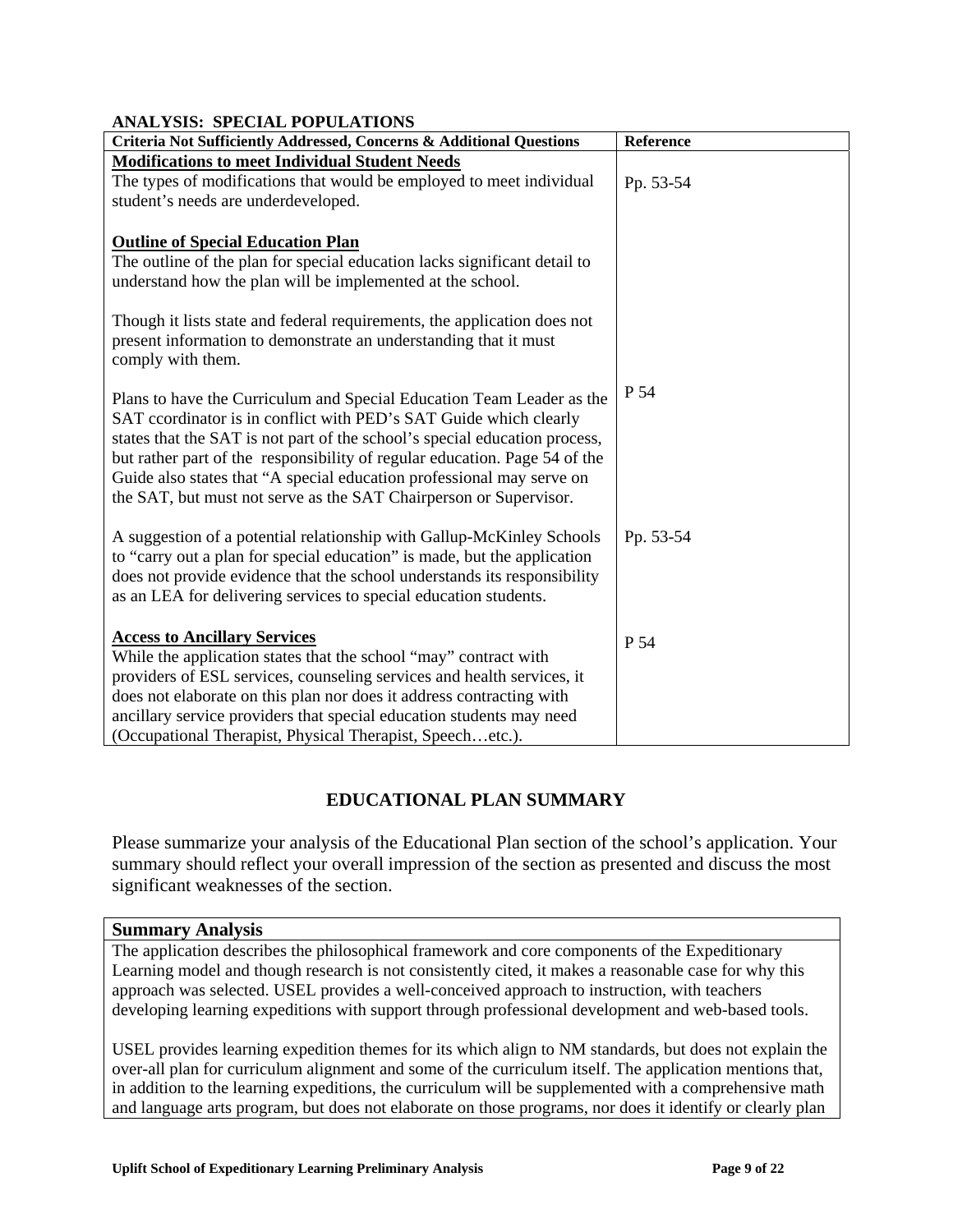for the curriculum development for music, art, and P.E. Though some strategies and methods in the application are not well-defined, it provides a solid plan for building multi-year connections between students, families and teachers with a plan for grade-level team planning and implementation of learning expeditions to support the curricular approach.

A clearly defined calendar with the proposed length of the school year, and day—distinguished between the students and teachers—along with the total number of instructional days and hours is presented. Applicants provide a well-considered rationale for phasing in grades.

USEL has three meaningful, student-centered goal areas. They are aligned to the mission and the educational plan, though some terms contained in the goals lack a clear definition.

The application provides for the use of both formative and summative assessments "for" learning and "of" learning. Multiple examples of both are listed. However, the plan for evaluating student performance does not explain how it all fits together and does not present an assessment timeline.

The plan for assessing the need to make corrective action seems realistic and represents an understanding of the 3-tiered model of student intervention, though the remediation plan does not address how the SAT process would be managed at this particular school. Applicants also do not provide a clear picture of how the documentation and reporting of student data will occur, again with some terms undefined.

The applicants provide an assurance of compliance with applicable state and federal law governing education for special populations. It suggests modifications for how the needs of English Language Learners might be met. However, the special education outline is missing key information that would render it reasonably comprehensive. It does not provide adequate detail on the modifications, ancillary services, and how the school will comply with state and federal requirements.

# **VI. FINANCIAL PLAN**

The Financial Plan should provide a description of how the school leadership intends to manage the school's finances, including assurances that public funds will be used appropriately and in compliance with all applicable federal and state requirements and laws. It should present a clear picture of the school's financial viability including the soundness of revenue projections; expenditure requirements; and how well the school's budget aligns with and supports implementation of the mission and educational plan.

## **A. BUDGET**

A Budget subsection will be complete if it has addressed the following components:

• A completed revenue projection form 910B5 (included in the application appendices).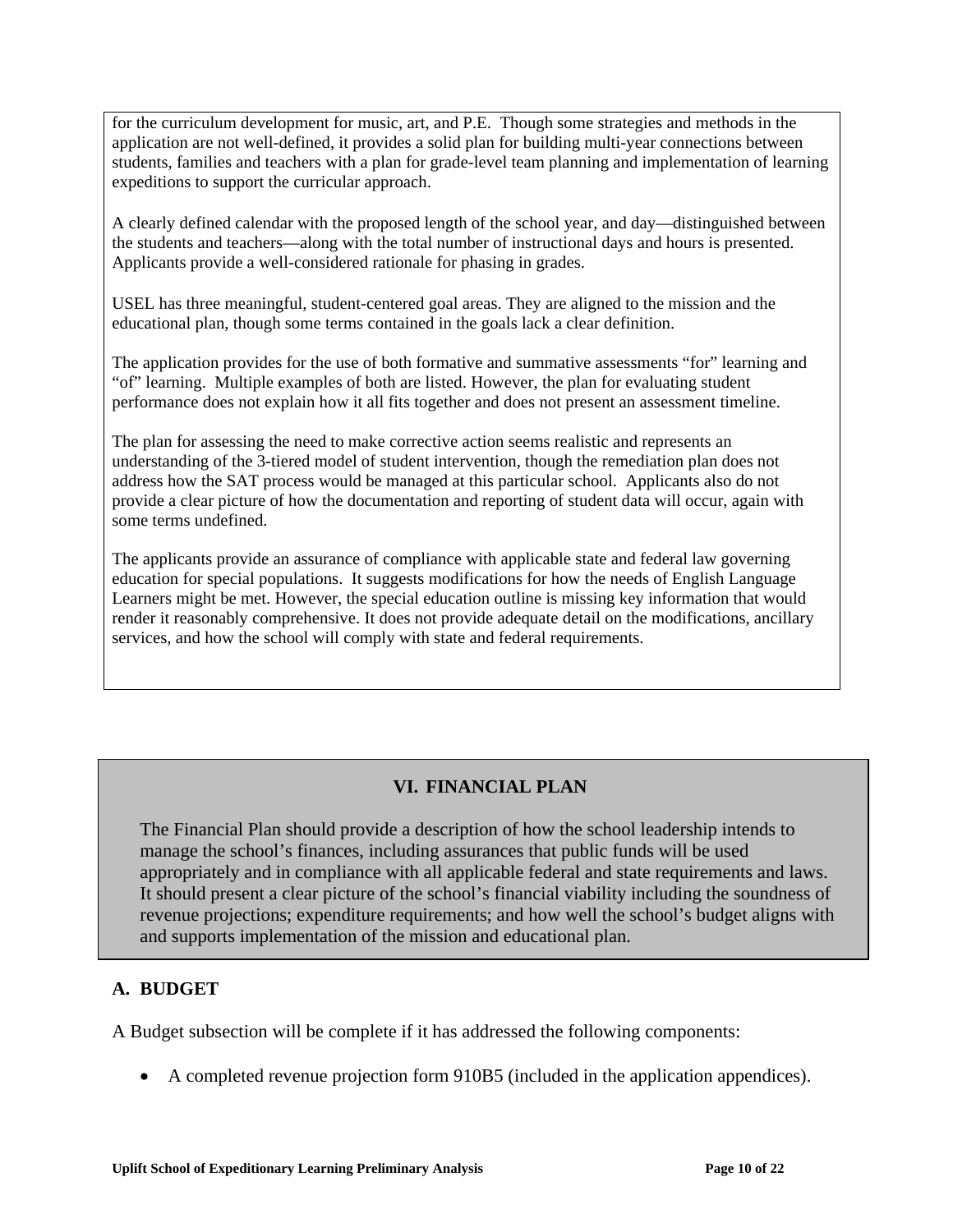- A proposed operating budget covering each year of the charter term based on current unit value using the **5-Year Budget Plan** (included in the application appendices).
- A detailed narrative description of the revenue and expenditure assumptions on which the operating budget is based. The budget narrative should provide sufficient information to fully understand how budgetary figures were determined. The following should be addressed:
	- o major start-up expenses, including staffing and benefits; special education services; facility costs; materials and services; and contracted services; and
	- o spending priorities that align with the school's mission, educational program, management structure, professional development needs, and growth plan.
- A detailed narrative description, including the projected amounts, of all revenue sources other than SEG funding, to include any federal, state, or private funds and/or grants.
- A detailed narrative description of the expenditure assumptions for these other revenue sources.

#### **ANALYSIS: BUDGET**

| Criteria Not Sufficiently Addressed, Concerns & Additional Questions                                                                                                                                   | Reference                |
|--------------------------------------------------------------------------------------------------------------------------------------------------------------------------------------------------------|--------------------------|
| <b>Revenue Projection Form 910B5</b>                                                                                                                                                                   |                          |
| 5-Year Budget Plan                                                                                                                                                                                     |                          |
| <b>Revenue and Expenditure Assumptions</b>                                                                                                                                                             |                          |
| The operating budget narrative does not mention special education and                                                                                                                                  |                          |
| ancillary service providers that special education students may need                                                                                                                                   |                          |
| (Occupational Therapist, Physical Therapist, Speechetc.).                                                                                                                                              |                          |
| The amounts budged for related contract services, legal services, and                                                                                                                                  | Pp. 55-57 and Appendix C |
| employee travel seems low.                                                                                                                                                                             |                          |
| The application does not describe how staff will receive training or<br>present a plan to purchase the programs for student discipline.                                                                |                          |
| <b>Revenue Sources Other Than SEG Funds</b>                                                                                                                                                            |                          |
| Applicants do not explain why it might be reasonable for the school to<br>receive a Navajo Coordinated School Health grant of \$40,000 or for the<br>Advisory Council to raise at least \$10,000/year. |                          |
| <b>Expenditure Assumptions for Other Than SEG Funds</b>                                                                                                                                                |                          |
|                                                                                                                                                                                                        |                          |
|                                                                                                                                                                                                        |                          |

## **B. FISCAL MANAGEMENT**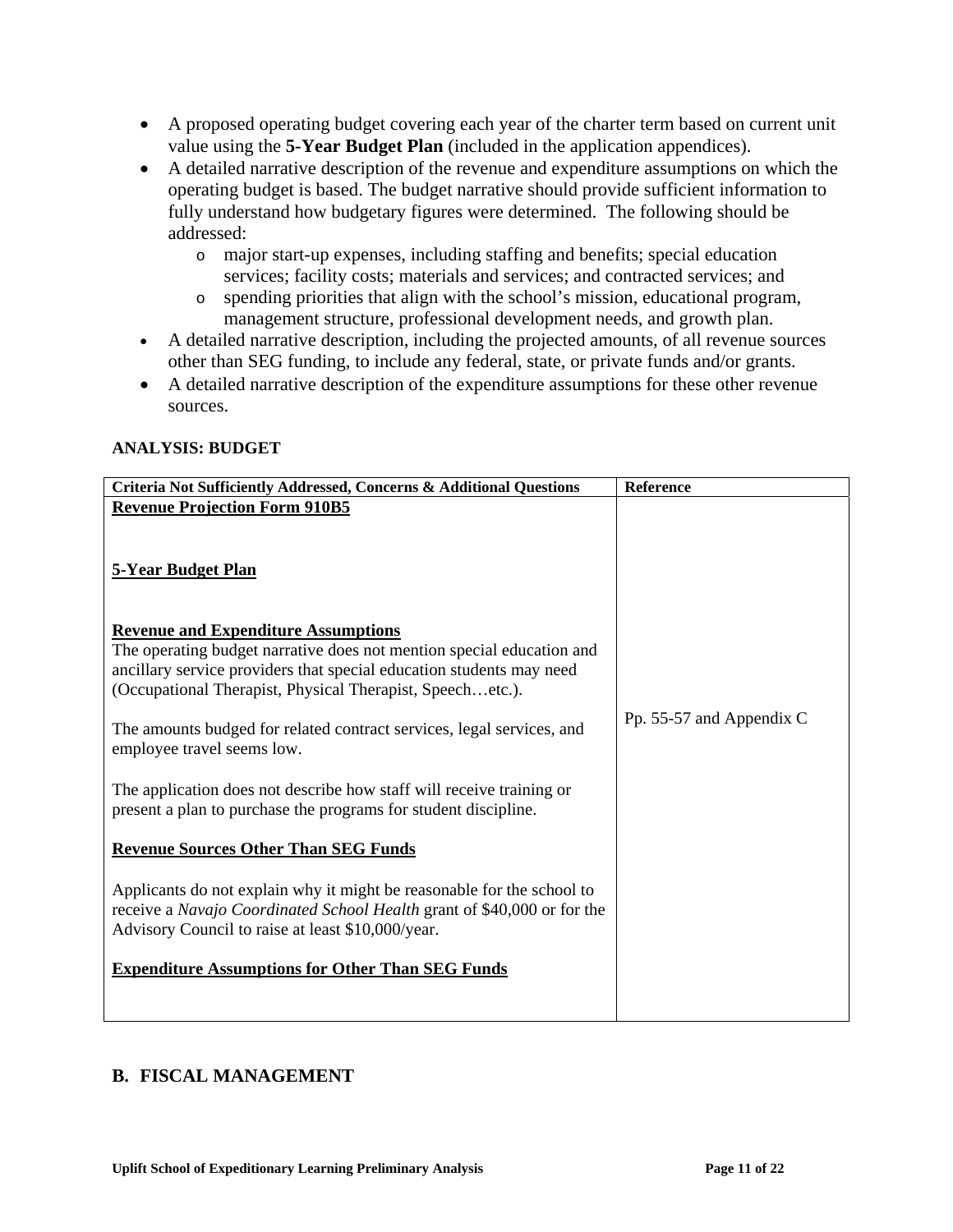A plan for fiscal management subsection will be complete if it has addressed the following components:

- A detailed plan indicating how the charter school will manage its fiscal responsibilities.
- A description of the school's internal control procedures that it will utilize to safeguard assets, segregate its payroll and other check disbursement duties, provide reliable financial information, promote operational efficiency, and ensure compliance with all applicable federal statutes and regulations and state statutes and rules relative to fiscal procedures.
- A description of the manner in which the annual audit of the financial operations of the charter school is to be conducted.

| Criteria Not Sufficiently Addressed, Concerns & Additional Questions      | Reference |
|---------------------------------------------------------------------------|-----------|
| <b>Fiscal Management Plan</b>                                             |           |
| The plan to contract with the NM Coalition for Charter Schools does       | P 61      |
| not address how the school itself will manage the fiscal responsibilities |           |
| to which they are accountable.                                            |           |
|                                                                           |           |
| <b>Internal Control Procedures</b>                                        | Pp. 61-80 |
| Internal control procedures name the following staff positions: Business  |           |
| Manager, Business Office Bookkeeper, Assistant Business Office            |           |
| Bookkeeper (page 65), Assistant Business Manager, Accounting              |           |
| Specialist (page 70), Director and School Administrative Assistant.       |           |
| Other than the Director and School Administrative Assistant all the       |           |
| positions appear to be staff of the identified contractor. Therefore, the |           |
| school has provided a plan that is dependent upon this contractor's       |           |
| organizational business office structure and the internal controls of the |           |
| contractor's business office. This lack of information regarding what     |           |
| will occur at the school site, does not ensure the school will have the   |           |
| necessary internal control procedures to safeguard the funds for which    |           |
| they are responsible.                                                     |           |
|                                                                           |           |
| <b>Annual Audit of Financial Operations</b>                               |           |
| The application states that the Audit committee will make a               | P 80      |
| recommendation on the selection of the auditors, however, in actuality,   |           |
| the PED, not the school, selects the auditor for State-chartered schools. |           |
|                                                                           |           |

#### **ANALYSIS: FISCAL MANAGMENT**

# **FINANCIAL PLAN SUMMARY**

Please summarize your analysis of the Financial Plan section of the school's application. Your summary should reflect your overall impression of the section as presented and discuss the most significant weaknesses of the section.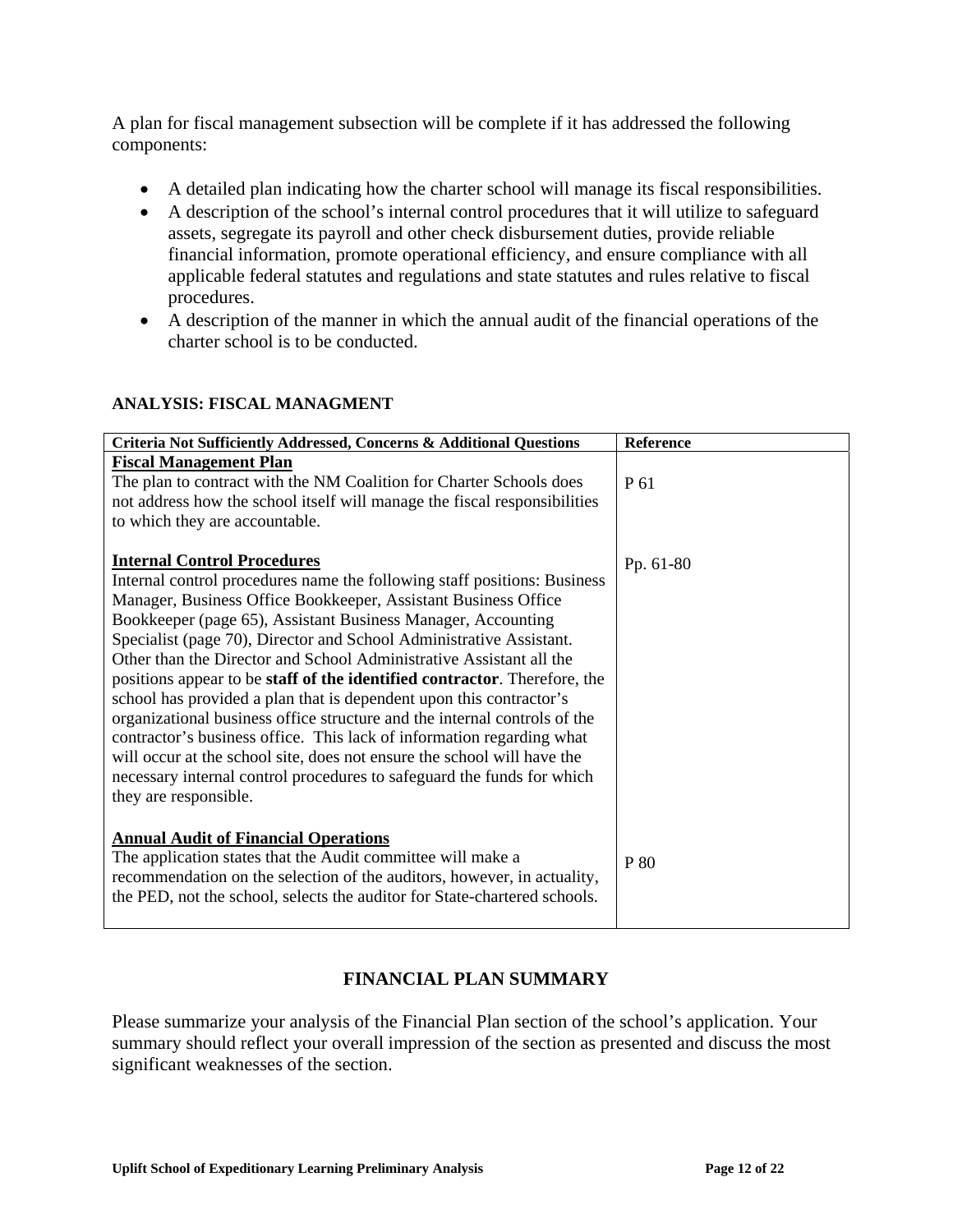#### **Summary Analysis**

USEL presents completed 910B5 forms and a balanced operating budget for all five years of the initial charter term. It provides a narrative description of the expenditure assumptions that seem reasonable. The proposed operating budget prioritizes funding to support most of the educational plan, applicants do not explain how special education services including the ancillary providers that students are likely to need (speech, OT, PT, diagnostician, etc.) is addressed.

USEL plans to contract with the New Mexico Coalition of Charter Schools for fiscal management, Business Office services, and the services of a Business Manager. An assurance is made that the school will "work hard" to maintain internal control structure and develop policies and procedures that comply with applicable laws and regulations.

A very detailed description of the internal control structure illustrates how the school will create a control environment, operate an accounting system, control procedures, and organizational system of checks and balances. Further detail is provided on how the school's budget will be developed, and how adjustments, modifications and purchases will be made. Plans for adherence to the procurement code are evident. Detailed steps are provided for how the accounts payable process, travel, payroll, bank reconciliation, capital asset management, cash controls, student activity fund management, journal entries, general ledger maintenance, reconciliations, and financial reporting will occur.

Applicant also provides plans for forming a Finance Committee and an Audit Committee.

The school's reliance on contracted business management services without a clear indication of how the school site will maintain necessary controls and appropriate fiscal management procedures does not provide the necessary detail that demonstrate sound fiscal management practices and the appropriate safeguarding of public funds.

# **VII. GOVERNANCE /MANAGEMENT PLAN**

The Governance/Management Plan should provide an understanding of how the school will be governed and managed. It should present a clear picture of the school's governance and management practices, what roles and responsibilities various groups and individuals will have, and how those groups will relate to one another. The Plan should outline how decisions are made at the school site, and provide a convincing picture of the school leadership's capacity to successfully operate the school. In addition, the governing body of a charter school is, first and foremost, publicly accountable for student academic performance and the expenditure of public funds.

## **A. GOVERNANCE /MANAGEMENT STRUCTURE**

The Governance Structure subsection will be complete if it has addressed the following components: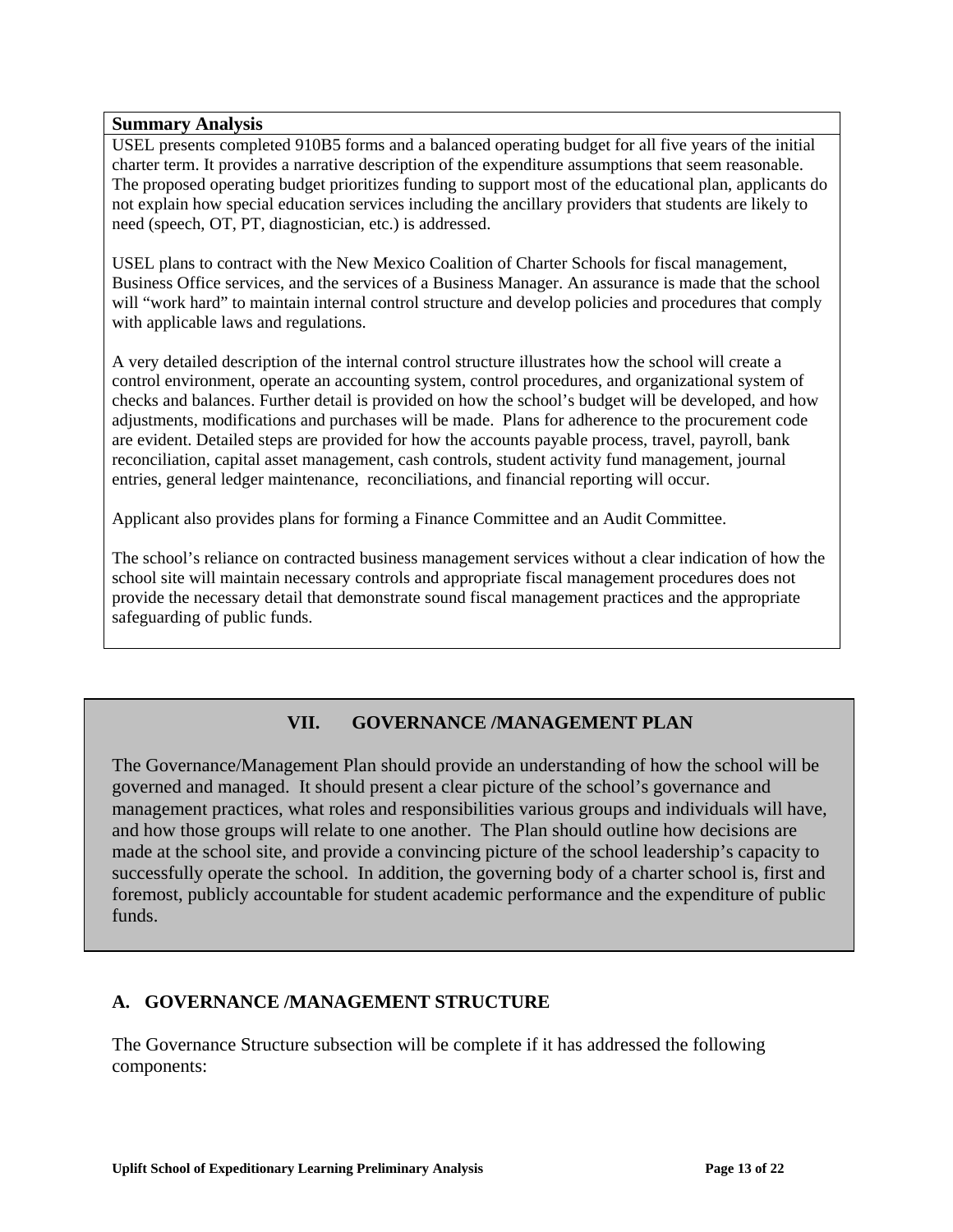- A description of the over-all school governance and site-based management structure.
- An organizational chart for the school that:
	- ο illustrates the proposed school site-based personnel reporting structure to the governing body and the relationship of the governing body to the school's leader and administration;
	- ο Includes on the chart all proposed administrative/staff positions, parent councils, advisory committees and community groups (if any).
- A narrative description of the chart.

## **ANALYSIS: GOVERNANCE /MANAGEMENT STRUCTURE**

| Criteria Not Sufficiently Addressed, Concerns & Additional Questions       | <b>Reference</b> |
|----------------------------------------------------------------------------|------------------|
| Governance and site-based management structure                             |                  |
| The statement about the over-all governance management reads that the      | P 81             |
| Governing Council (GC) and Director are "expected to engage and            |                  |
| sustain active participation in <b>decision-making</b> by staff, students, |                  |
| families and community members" but does not elaborate on what types       |                  |
| of decisions it means. [Emphasis added]                                    |                  |
|                                                                            |                  |
| Organizational chart and narrative description                             | P 81             |
| The narrative does not explain why there is a solid line between           |                  |
| Teaching Staff and the Advisory School Council.                            |                  |
|                                                                            |                  |

# **B. DESCRIPTION OF THE GOVERNING BODY**

The Governing Body subsection will be complete if it has addressed the following components:

- Policies and procedures by which the governing body will operate in compliance with all applicable statutes and regulations, including the Open Meetings Act, and that address:
	- o board powers and duties as a whole, individual members, and officers of the governing body;
	- o governing body member recruitment and selection, including the orientation process for new members and ongoing professional development;
	- o the criteria and the process that will be used to select the school's head administrator;
	- o budgeting and operation of the school; and
	- o how decisions will be made.
- A list of each of the members of the school's governing body;
- A brief description of the qualifications of each governing body member.
- An explanation of the nature and extent of staff, families, and the community involvement in the governance of the school, and how they will be notified of the opportunity to participate in the school governance.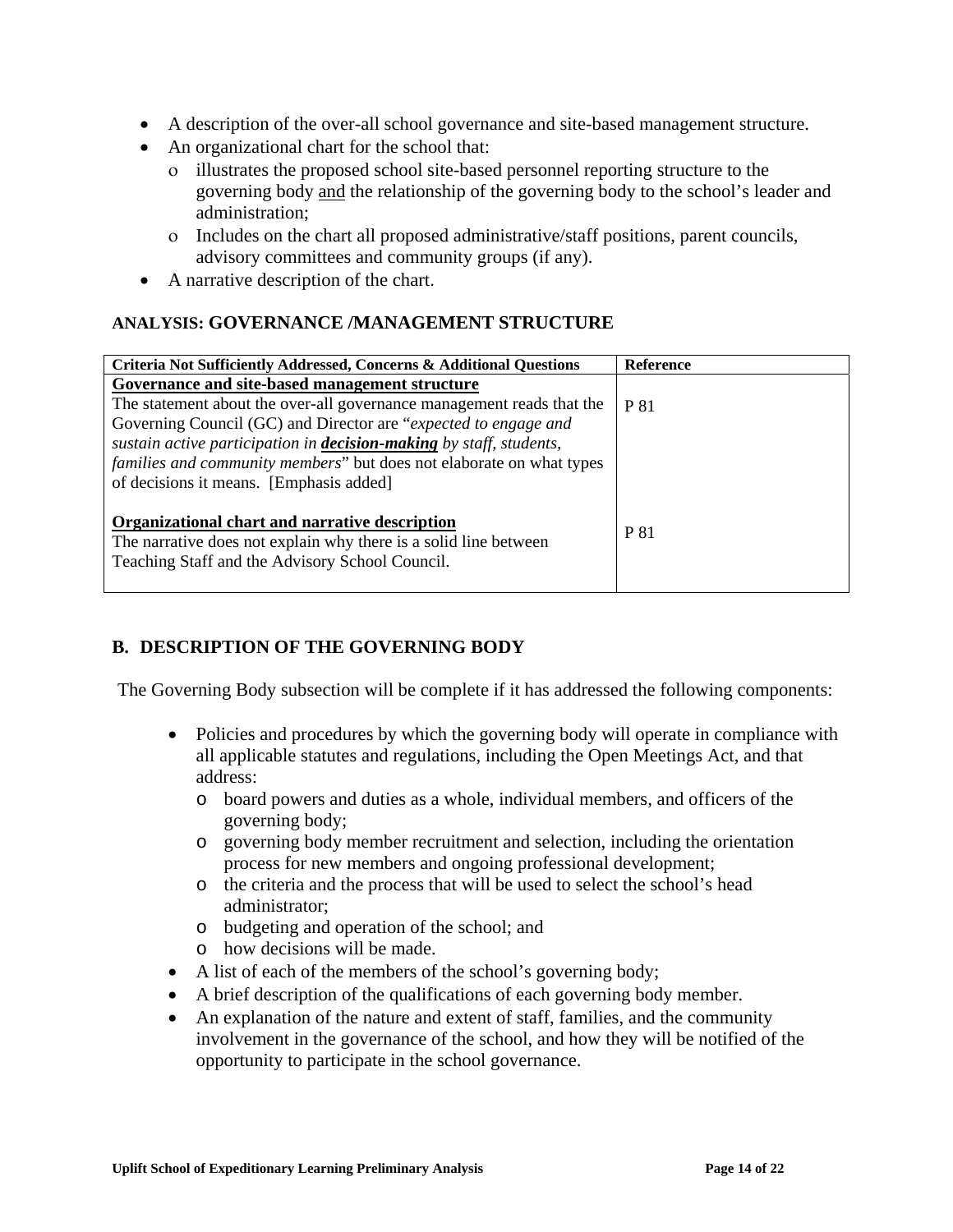#### **ANALYSIS: DESCRIPTION OF THE GOVERNING BODY**

| Criteria Not Sufficiently Addressed, Concerns & Additional Questions                                                                                                                       | <b>Reference</b> |
|--------------------------------------------------------------------------------------------------------------------------------------------------------------------------------------------|------------------|
| <b>Governing Body policies and procedures</b>                                                                                                                                              |                  |
| The number of members that can sit on the USEL Governing Council is<br>not specified.                                                                                                      |                  |
| The powers and duties of GC officer positions are not described.                                                                                                                           |                  |
| Selection of the GC chair is unclear. The application states that the GC<br>chair shall be "appointed" by GC members.                                                                      | P 86             |
| The job description for the school director states that s/he would act "as"<br><i>the chief operating officer of the Governing Council</i> " but does not<br>elaborate on what that means. | P 92             |
| List of governing body members and qualifications                                                                                                                                          |                  |
| Staff, families, and community involvement in governance                                                                                                                                   |                  |

## **C. PARTNERSHIPS:** *This section is optional and should be completed if the school has identified a partner organization that is essential to the existence of the charter school, its governance, key instructional, and/or management functions.*

The Partnership subsection will be complete if the following components are included:

- Name of the partner organization.
- Name of the contact person at the partner organization and that person's full contact information.
- A description of the nature and purpose of the school's partnership with the organization.
- If applicable, an explanation of how the partner organization will be involved in the governance of the school.
- Evidence (in the form of a letter of support or intent to partner) that the school has a formal partnership agreement with the partner organization.

#### **ANALYSIS: PARTNERSHIPS**

| Criteria Not Sufficiently Addressed, Concerns & Additional Questions       | <b>Reference</b> |
|----------------------------------------------------------------------------|------------------|
| Partner organization and contact information                               |                  |
| The application states that no partnerships are essential to the existence |                  |
| of the school.                                                             | P 91             |
|                                                                            |                  |
| Nature and purpose of partnership                                          |                  |
| N/A                                                                        |                  |
|                                                                            |                  |
| Partner organization involvement with school governance                    |                  |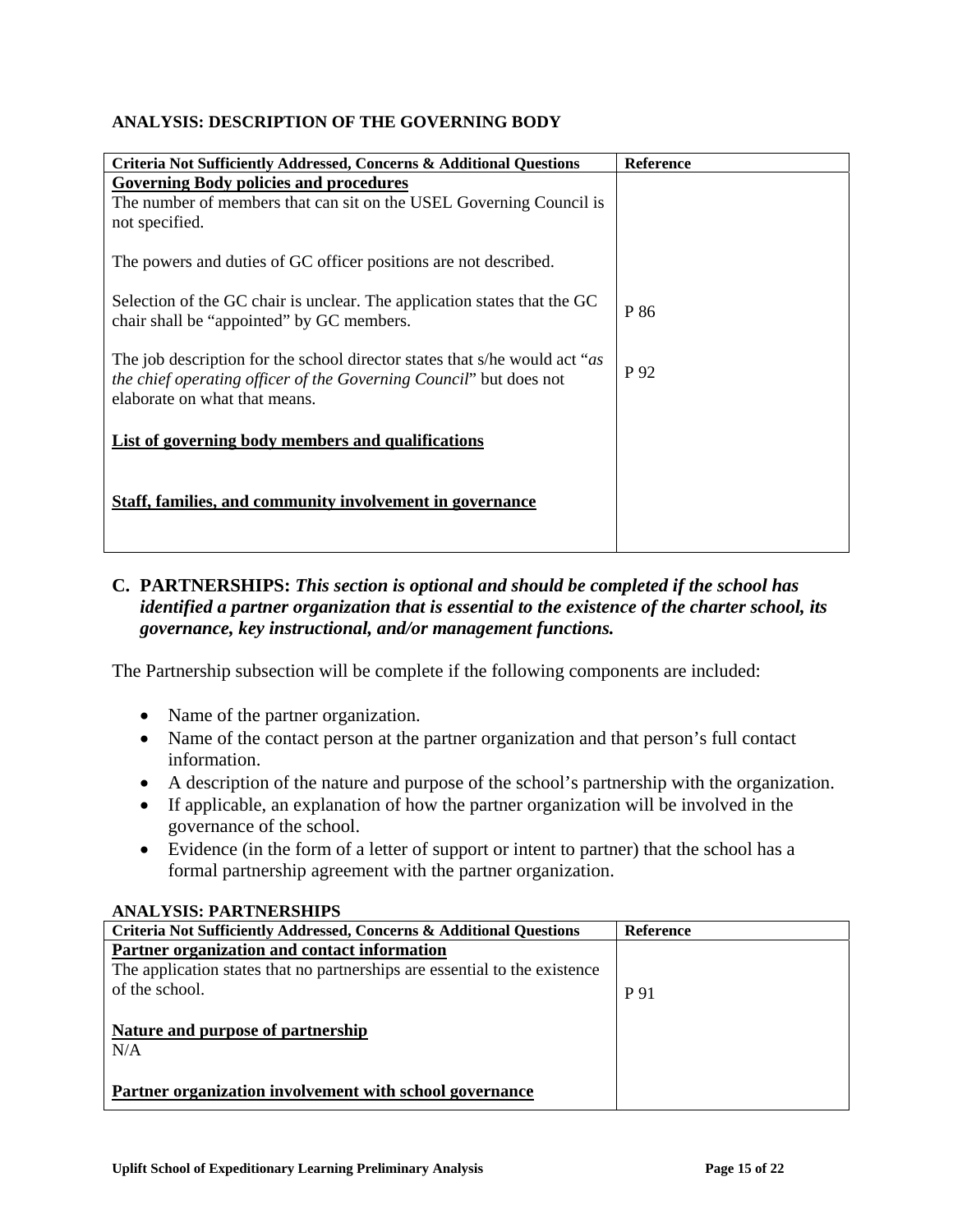| N/A                                             |  |
|-------------------------------------------------|--|
| Evidence of formal partnership agreement<br>N/A |  |

## **D. SCHOOL ORGANIZATIONAL STRUCTURE**

A School Organizational Structure subsection will be complete if the following components are included:

- Based on the organizational chart provided under subsection *A. GOVERNANCE/MANAGEMENT STRUCTURE* above, job descriptions that identify key roles, responsibilities and accountability for each staff position listed on the organizational chart.
- A staffing plan for each year of the first charter term, including the proposed pupilteacher ratio to support the educational plan.

### **ANALYSIS: SCHOOL ORGANIZATIONAL STRUCTURE**

| Criteria Not Sufficiently Addressed, Concerns & Additional Questions                                                                                                                                                                                 | <b>Reference</b> |
|------------------------------------------------------------------------------------------------------------------------------------------------------------------------------------------------------------------------------------------------------|------------------|
| Job descriptions for all organizational chart positions<br>It is unclear what it means for the Business Manager to " <i>oversee health</i> "<br>and safety" requirements.                                                                            | P 92             |
| The Instructional Assistants' responsibility for " <i>providing scheduled</i><br>and unscheduled supervision in classrooms during a teacher's non-<br>contact time" is not fully explained.                                                          | P 95             |
| Years 1-5 staffing plan with pupil-teacher ratio supporting<br>educational plan<br>The applicant does not explain how the pupil-teacher ratio<br>presented in this chart will support the educational plan for the<br>full-inclusion model proposed. | P 96             |

## **E. EMPLOYEE RELATIONS**

An Employee Relations subsection will be complete if the following components are addressed:

- A description of the school's personnel policies and procedures that comply with all applicable federal statutes and regulations, including the School Personnel Act.
- The proposed salary schedules that comply with the minimum salary requirements as identified in the School Personnel Act for all employees.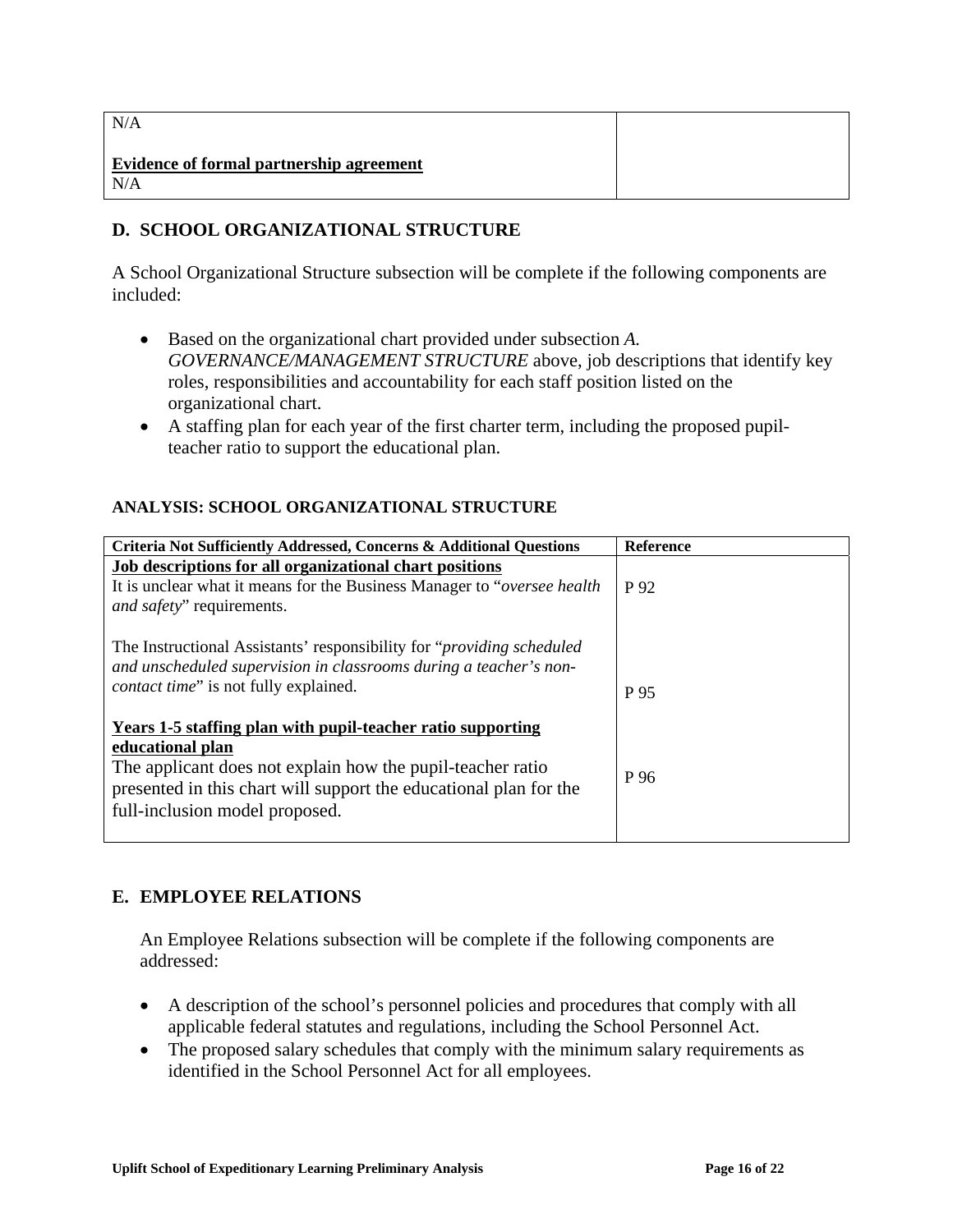- A description of the evaluation process for staff that will include evaluation of teachers by a licensed school administrator.
- An explanation of the school's staff discipline process that provides for due process.

#### **ANALYSIS: EMPLOYEE RELATIONS**

| Criteria Not Sufficiently Addressed, Concerns & Additional Questions        | <b>Reference</b> |
|-----------------------------------------------------------------------------|------------------|
| School's personnel policies and procedures                                  |                  |
| Personnel policies do not mention beginning teacher mentorship              | P 97-99          |
| program, absence/leave, and other policies to make this section             |                  |
| comprehensive.                                                              |                  |
|                                                                             |                  |
| Proposed salary schedules for all employees                                 |                  |
|                                                                             |                  |
|                                                                             |                  |
| <b>Evaluation process for staff</b>                                         |                  |
| Though the application contains a list of evidence that may be used as      | P 101            |
| part of the evaluation, the description of the evaluation process is vague. |                  |
| Though it makes reference to the PDP this section does not demonstrate      |                  |
| an understanding of how it relates to the evaluation process.               |                  |
|                                                                             |                  |
| <b>Staff discipline process</b>                                             |                  |
|                                                                             |                  |
|                                                                             |                  |

# **F. STUDENT ENROLLMENT PROCEDURES AND DISCIPLINE POLICY**

A student enrollment procedures and discipline policy section will be complete if the following components are addressed:

- A description of the school's admissions policies and procedures, including an explanation of the timeline for admission.
- A description of the school's lottery process that is in accordance with applicable law.
- A brief description of the proposed student discipline policy that complies with the Student Rights and Responsibilities set forth in the Public Education Department rules and regulations [6.11.2 NMAC] (Note: proposed student discipline procedures are to be included in the Appendices.)

#### **ANALYSIS: STUDENT ENROLLMENT PROCEDURES AND DISCIPLINE POLICY**

| Criteria Not Sufficiently Addressed, Concerns & Additional Questions          | Reference   |
|-------------------------------------------------------------------------------|-------------|
| School enrollment policies and procedures                                     |             |
| This section lacks meaningful detail about the " <i>application form</i> " it | $P_102-103$ |
| references which is a key part of the enrollment procedures.                  |             |
|                                                                               |             |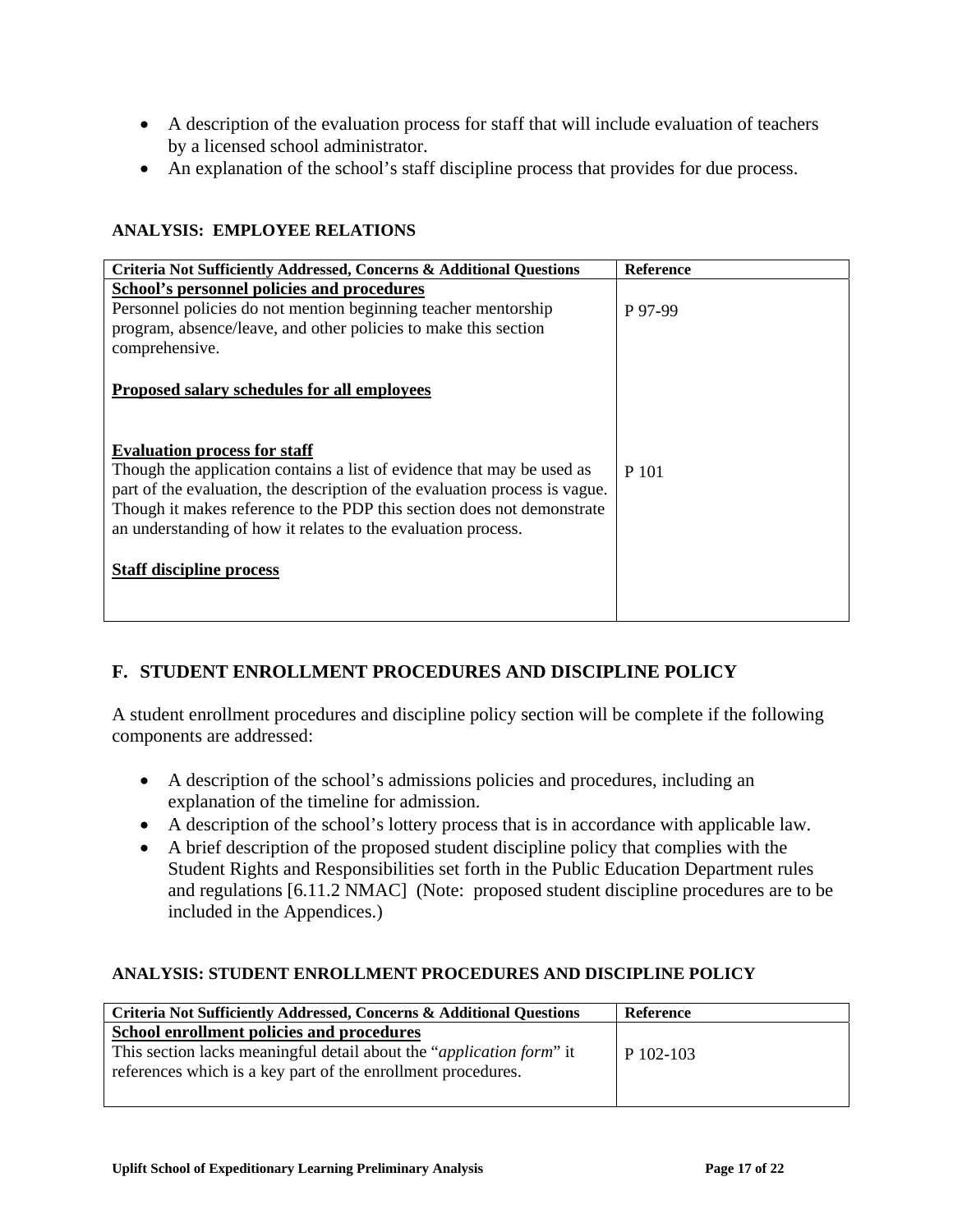| <b>Description of lottery process</b><br>The application indicates that students need to submit " <i>a completed</i><br><i>application</i> " and " <i>attend an in-person meeting</i> " prior to being included<br>in the lottery drawing. This practice does not conform to federal and<br>state guidance. | P 102-103  |
|-------------------------------------------------------------------------------------------------------------------------------------------------------------------------------------------------------------------------------------------------------------------------------------------------------------|------------|
| Description of proposed student discipline policy<br>The student discipline policy may include the various strategies listed in<br>this section, however, because the application does not clearly state<br>what strategies will be used, this section is underdeveloped and not<br>comprehensive.          | P 104-105  |
| Proposed student discipline procedures (appendix)<br>The discipline procedures in Appendix B do not align with the Student<br>Rights and Responsibilities Act.                                                                                                                                              | Appendix B |

# **G. FACILITIES:**

The facilities plan should demonstrate that the applicant group has carefully considered the school's facilities needs and understands its options for meeting those needs.

*Has the applicant group selected or secured a facility?*  $\Box$  **Yes**  $\Box$  **No** 

*NOTE: Based upon "YES" or "NO", complete the appropriate analysis below.* 

## **If "NO" a Facilities section will be complete if the following components are addressed:**

- An explanation of the needs of a facility that will support the implementation of the school's educational plan, including desired location, size, and layout of space.
- A description of a reasonable plan to identify and secure an adequate facility.
- The proposed capital outlay needs for the facility, including projected requests for capital outlay assistance for the school.

#### **ANALYSIS: FACILITIES – IF "NO"**

| Criteria Not Sufficiently Addressed, Concerns & Additional Questions                                                                                                                                                                           | <b>Reference</b> |
|------------------------------------------------------------------------------------------------------------------------------------------------------------------------------------------------------------------------------------------------|------------------|
| Explanation of needs of a facility that will support educational plan                                                                                                                                                                          |                  |
| Reasonable plan to identify and secure an adequate facility<br>The plan for securing a facility mentions that the school will hire a<br>"start-up year Coordinator." Details about this position are lacking.<br>Proposed capital outlay needs | P 106            |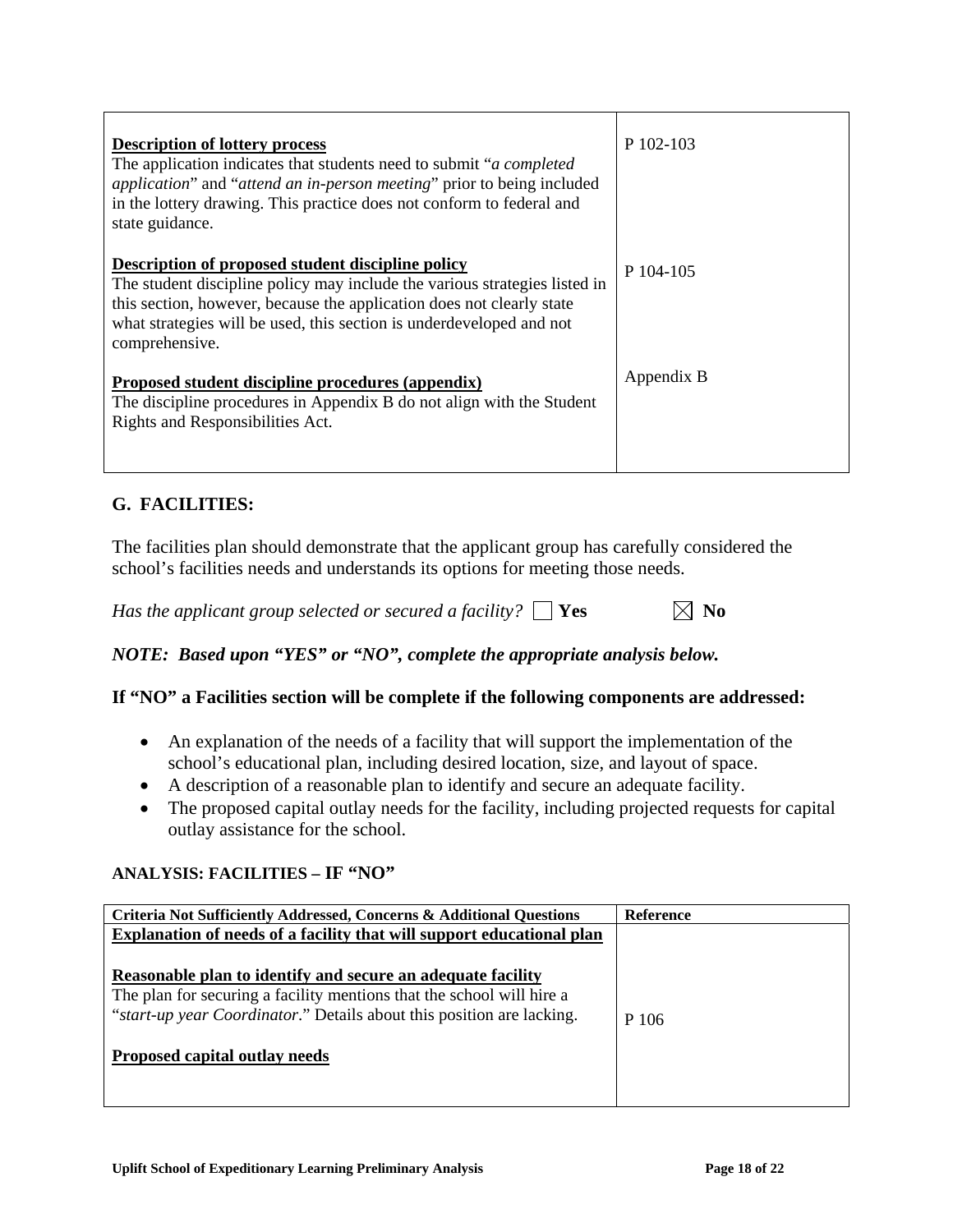## **H. OTHER STUDENT SERVICES**

This section will be complete if the following components are addressed:

- A description of the school's plans for meeting the transportation needs of its students and plans for contracting services for transportation, if applicable.
- A description of the school's plans for meeting the food services needs of its students and plans for contracting services for food services, if applicable.
- A description of the school's plans for providing student access to other services, including but not limited to counseling and health services and plans for contracting services, if applicable.

#### **ANALYSIS: Other Student Services**

| Criteria Not Sufficiently Addressed, Concerns & Additional Questions   | <b>Reference</b> |
|------------------------------------------------------------------------|------------------|
| <b>Transportation</b>                                                  |                  |
|                                                                        |                  |
|                                                                        |                  |
| <b>Food Services</b>                                                   |                  |
|                                                                        |                  |
|                                                                        |                  |
|                                                                        |                  |
| <b>Student access to other services</b>                                |                  |
| While the application states that the school will contract for student | Pp. 108-109      |
| services, it does not provide any details for how that will occur.     |                  |
|                                                                        |                  |
|                                                                        |                  |

## **GOVERNANCE / MANAGEMENT PLAN SUMMARY**

Please summarize your analysis of the Governance/Management section of the school's application. Your summary should reflect your overall impression of the section as presented and discuss the most significant weaknesses of the section.

#### **Summary Analysis**

The application includes a chart depicting a simple organizational structure and narrative description of the entities included in the chart. The USEL Governing Council (GC) will be ultimately responsible for all aspects of the school, overseeing the director and seeking advice from a range of stakeholders. The Director oversees all other staff and contractors.

Applicants make an assurance that the GC will operate in accordance with applicable federal and state laws and includes a coherent description of the GC powers and duties including the selection of a school director, budget development, finance and audit committees, officer positions and decision-making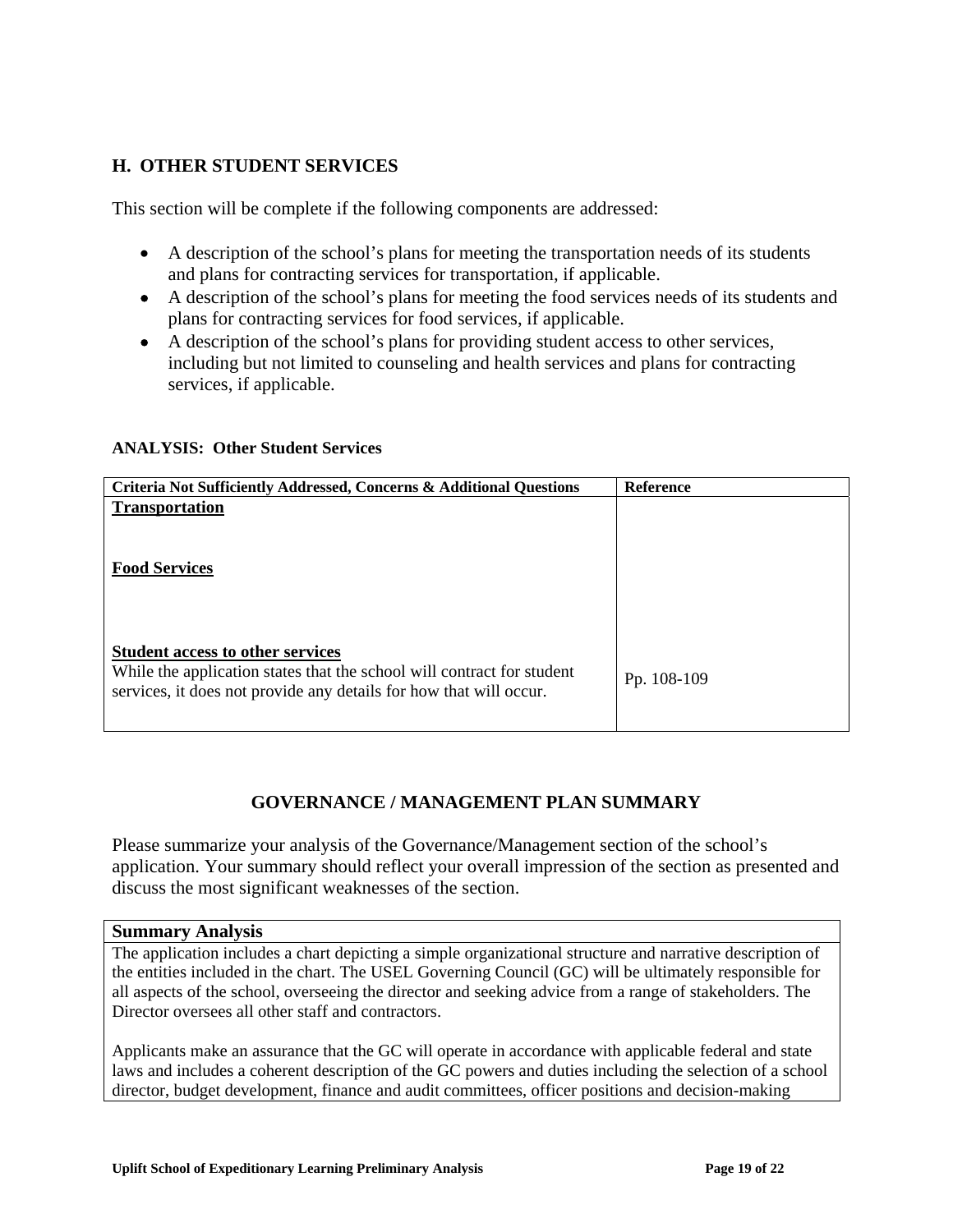process. However, plans for the GC lack detail in regard to the number and composition of the board and the powers and duties of the officer positions. A description of how the GC will comply with The Open Meetings Act is articulated. Plans for GC member recruitment, selection, and orientation and plans to undergo annual training and professional development to foster a shared vision for USEL are reasonable. The application includes the names of GC members, their positions, and brief bios for each.

A description of site-based management structure is straightforward with job descriptions for all staff in the organizational chart, including Business Manager, Director, Administrative Assistant, Custodian, Teachers, Team Leader Teachers, and Instructional Assistants, though a few job descriptions could be more specific. A licensure requirement for each position is delineated. The narrative description of the reporting structure for each position mirrors what is depicted in the organizational chart.

A staffing plan chart includes the total number of students, the number of teachers and the pupil teacher ratio for each operational year of the school. This plan aligns with the operational budget and with the description in the educational plan for student phase-in; however it does not explain how it supports special education service provision.

The staff evaluation process is not clearly defined, however they do not mention beginning teacher mentorship program, and absence/leave policies. Instructional Assistant and Teacher salary schedules delineated by licensure level, years of service and education level are provided. The salary for the Director, Administrative Assistant and Custodian are included.

Though the application contains a list of evidence that may be used as part of the staff evaluation process, the description of the evaluation process is vague.

The lottery process raises concern for compliance with state and federal lottery enrollment guidance. It describes the need for students to complete an application form and attend an in-person meeting prior to being included in the lottery drawing.

An assurance is made to be in compliance with the NM Student Rights and Responsibilities Act. Habits of Work, Principles of the Student Discipline Policy, and Positive Behavior Support are stated to support the policy. The student discipline policies and procedures lack details and alignment with other aspects of the application. The strategies and programs mentioned in this section are not supported by the school's professional development plan and the operating budget.

Applicants provide a good description of the needs for a facility including desired location and size. A detailed plan for plan for securing a facility is included, however, it makes reference to a "start-up year coordinator" whose role is not fully explained. USEL clearly describes how it plans to provide transportation services, and apply to become a School Food Authority in order to provide food services. It mentions the provision of counseling and health services, etc. though some details for the plans to contract for student access to other services are missing.

## **VIII. REQUIREMENTS**

The Requirements section of the application addresses the necessary arrangements that school leaders must make to define the respective legal liability and responsibility of the governing body and the Public Education Department. These requirements include, but are not limited to,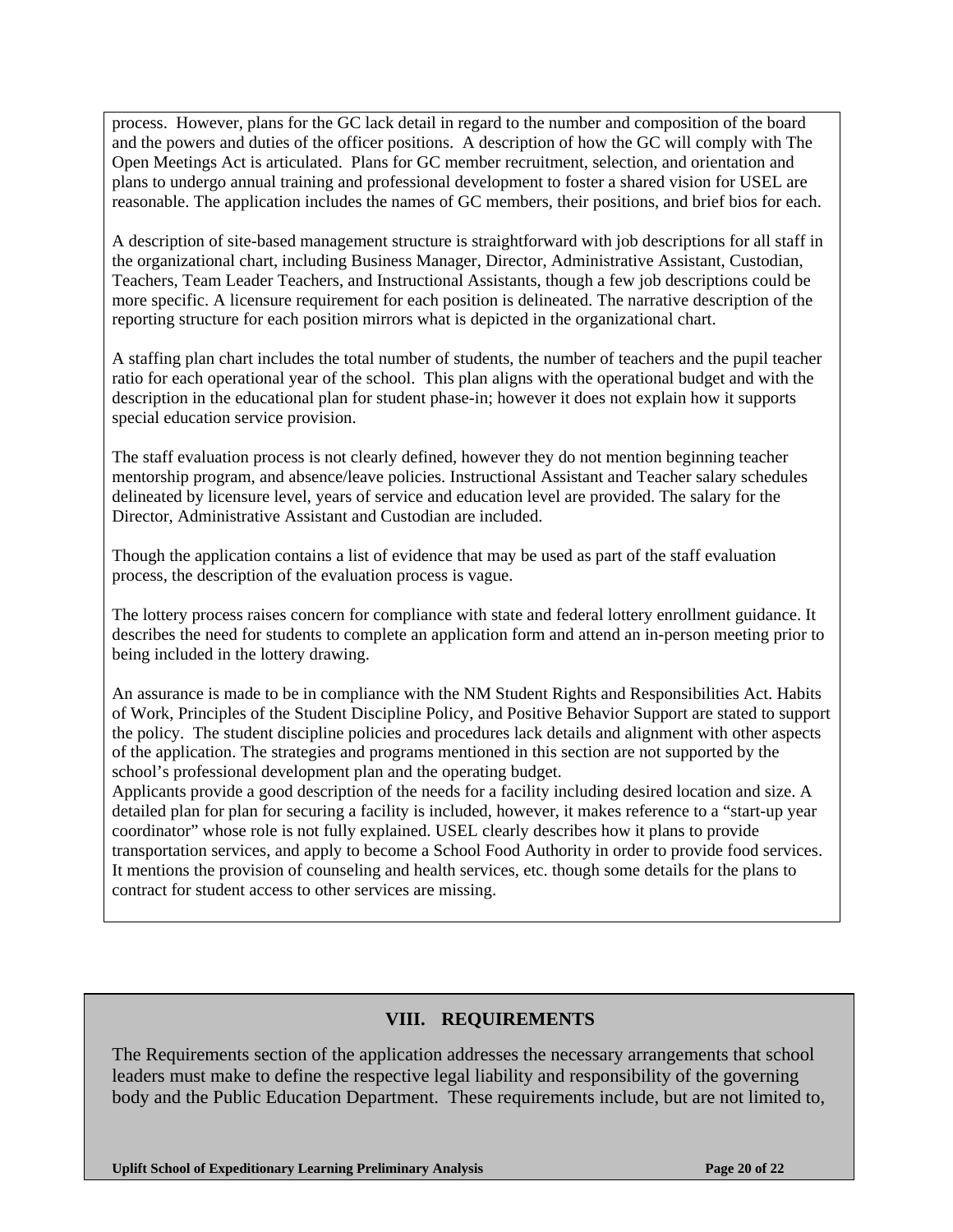securing appropriate insurance coverage and identifying waivers that will be sought by the school from the Public Education Department.

# **A. LEGAL LIABILITY AND INSURANCE COVERAGE:**

The legal liability and insurance coverage section will be complete if contains:

• A statement that the charter school will participate in coverage by the public school insurance authority and will comply with all applicable rules of that authority.

#### **ANALYSIS: LEGAL LIABILITY AND INSURANCE COVERAGE**

| Criteria Not Sufficiently Addressed, Concerns & Additional Questions | Reference |
|----------------------------------------------------------------------|-----------|
| Statement of public school insurance authority coverage              |           |
| <i>participation</i>                                                 |           |
|                                                                      |           |
|                                                                      |           |

### **B. WAIVERS**

The waivers section will be complete if the following components are addressed:

- A list of the specific waivers that will be requested from the department's requirements, rules, and provisions of the Public School Code pertaining to individual class load, teaching load, length of the school day, staffing patterns, subject areas, purchase of instructional material, evaluation standards for school personnel, school principal duties, driver education and graduation requirements.
- If any waivers will be requested that are not pertaining to those listed above, the applicable statute and/or state rule that the school will request to be waived is cited.

#### **ANALYSIS: WAIVERS**

| Criteria Not Sufficiently Addressed, Concerns & Additional Questions                                                                                                                                                                                                                                     | <b>Reference</b> |
|----------------------------------------------------------------------------------------------------------------------------------------------------------------------------------------------------------------------------------------------------------------------------------------------------------|------------------|
| List of waivers that will be requested from PED                                                                                                                                                                                                                                                          |                  |
| The applicant has listed waivers that do not align with the educational<br>plan provided. For example, the application indicated that it would seek<br>a waiver for driver's education, however, since the school is only<br>serving students up to the $8th$ grade, this waiver would not be necessary. | P 110-111        |
| Other waivers not pertaining to PED waivers that will be requested<br>from PED; must include applicable statute and/or state rule to be<br>waived                                                                                                                                                        |                  |
| While the applicants do not identify other waivers, they include a                                                                                                                                                                                                                                       | P 111            |